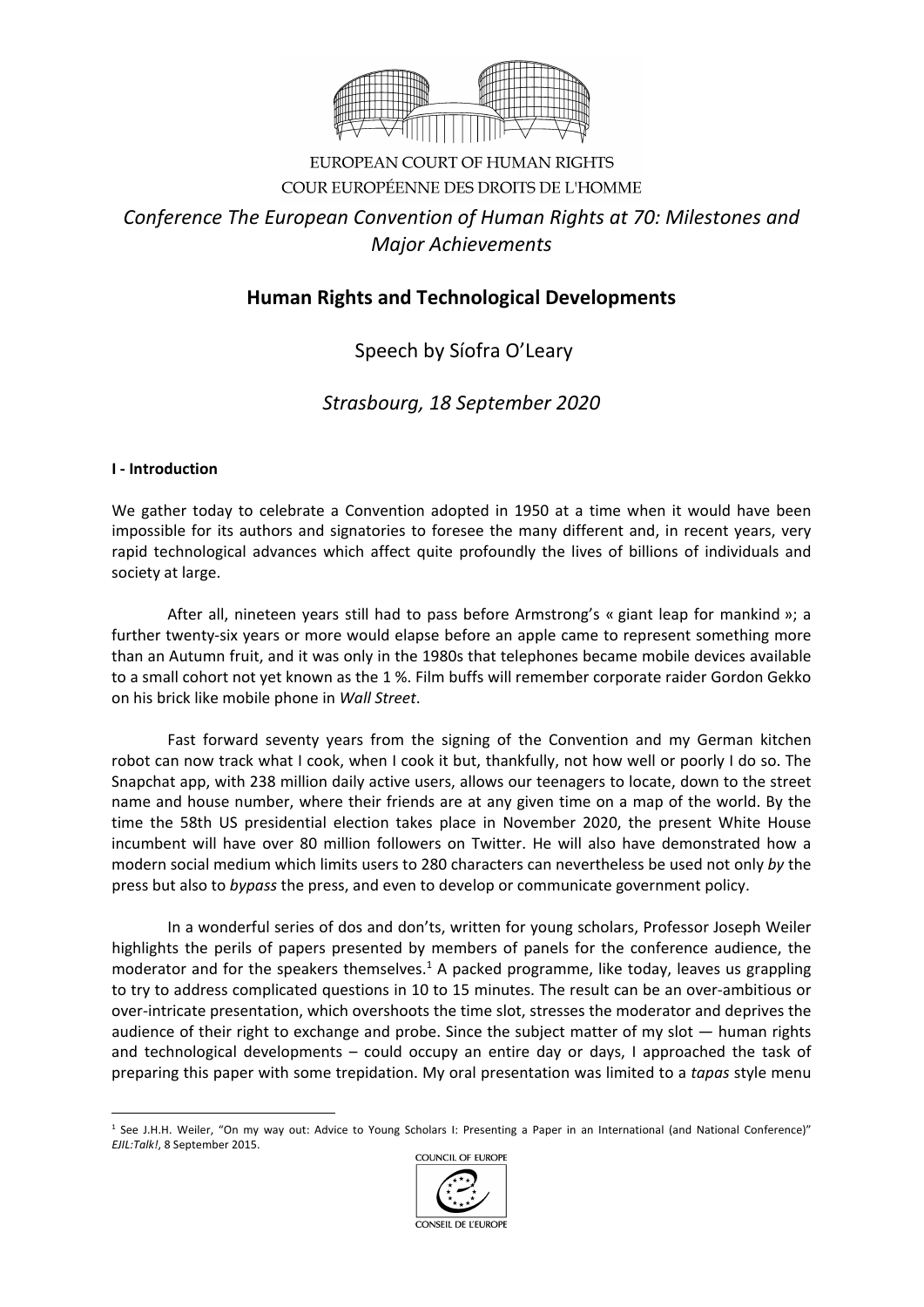plan — three or four bite size pieces of law and jurisprudence, with a more extensive examination of the subject left to this written paper.

Ever since its landmark ruling in *Tyrer v. the United Kingdom*, the Court has approached the Convention as a living instrument. It must be interpreted evolutively in the light of present-day conditions.2 As such, the Court has been well-placed to identify and respond over time to change, whether technological or scientific, the latter being the subject of the intervention by my friend and colleague, Judge Pastor Vilanova.

However, when it comes to technological developments and human rights law, it strikes me as too early in relation to *most* Convention articles to speak of "milestones" and "major achievements". Domestic courts, the Court itself and thus the Convention system are, in the main, still feeling their way through the legal, societal and political changes which technological developments necessarily entail. As regards the Court, at least two factors – the rule on exhaustion and the sizeable docket – mean that it takes time for certain legal questions to make their way *to* Strasbourg and, one must be honest, it takes time for the Court to answer many of them. Indeed, we need to be acutely aware that we are insufficiently rapid when providing answers to emerging legal questions themselves the product of rapid technological change, which is not set to cease.

So what aspects of the Convention will I address on this 70th anniversary?

It's commonplace that the digital era in which we now live has had significant legal effects primarily in two areas of Convention law: freedom of expression, protected by Article 10, which also covers the right to receive and impart information, and the right to respect for private life guaranteed by Article 8. Think of the endorsement of the internet as one of the principal means of expression in *Ahmet Yildirim v. Turkey*, or recognition of the risks it entails in *Editorial Board of Pravoye Delo and Shtekel v Ukraine*. Think of the establishment of safeguards and protection regarding the use of geolocation devices by State actors in *Uzun* or *Ben Faiza*, the liability of internet news portals for customer comments in *Delfi v. Estonia*, or even the all essential balancing of expression and privacy rights when it comes to the right to be forgotten the subject of *M.L. and W.W. v. Germany*, to name but a few.

However, today I prefer to concentrate on Convention articles which have been treated as more peripheral in discussions relating to the consequences for human rights of technology and digitalisation:

- jurisdiction within the meaning of Article 1 of the Convention (II);
- challenges posed by technological advances for the judicial process itself, given the standards in Article 6 (III);
- legal questions which may arise in relation to the right to free elections, guaranteed by Article 3 of Protocol n° 1 (VI), and
- the consequences, if any, in a digitally dependent world, for the right not to be deprived of an education in Article 2 of Protocol n° 1 (VII).

 <sup>2</sup> *Tyrer v. the United Kingdom*, no. 5856/72, 25 April 1978.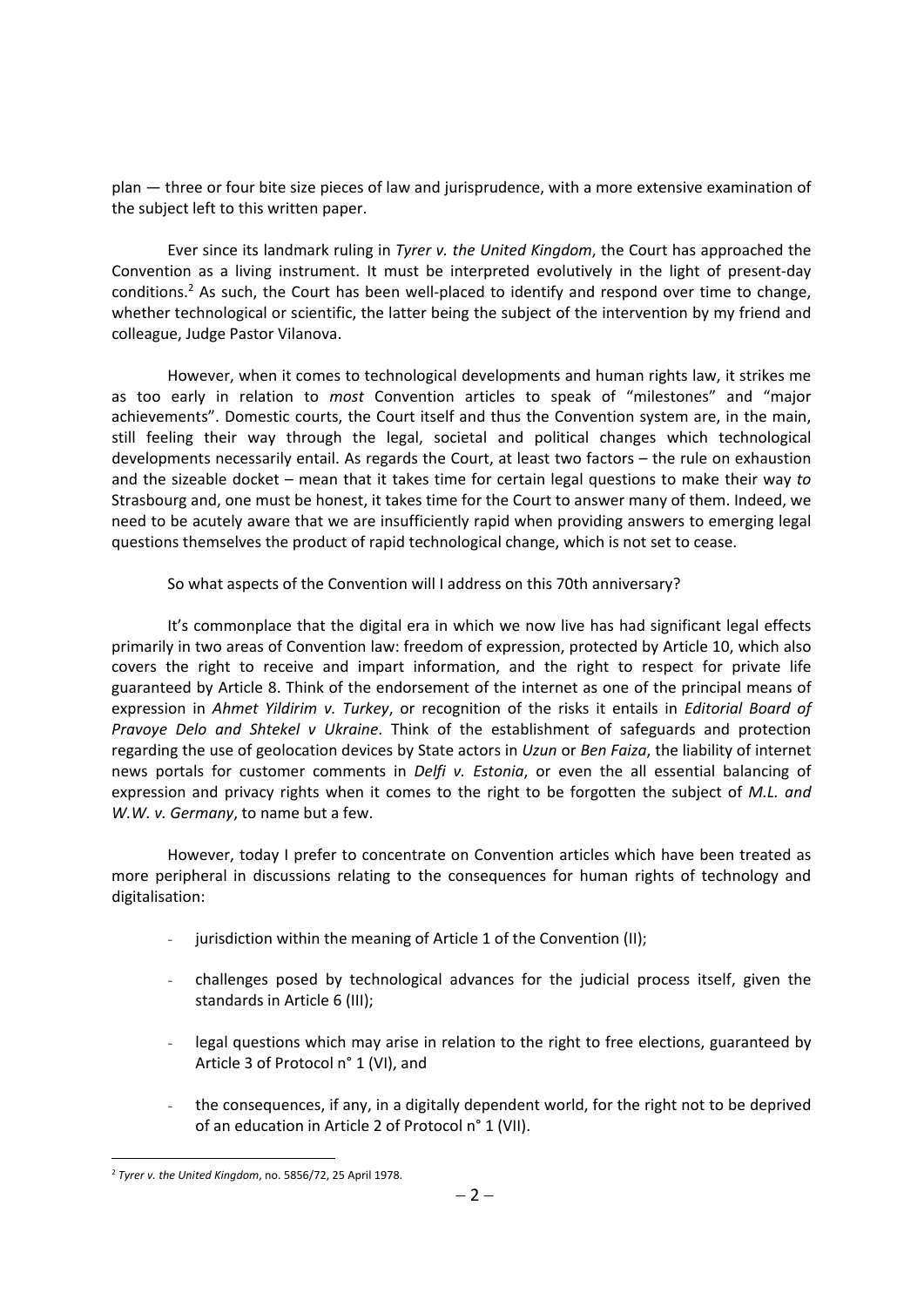### **II - The challenges posed by technological developments to the notion of jurisdiction within the meaning of Article 1 ECHR3**

Article 1 of the Convention provides that:

"The High Contracting Parties shall secure to everyone within their jurisdiction the rights and freedoms defined in Section I of the Convention".

The exercise of jurisdiction – a threshold criterion – is a necessary condition for a Contracting Party to be held responsible for acts or omissions imputable to it which give rise to an alleged violation of the Convention.4 This Article 1 notion of jurisdiction has been pivotal in determining who ECHR rightholders and duty-bearers are.<sup>5</sup>

The basic principle established by Article 1 is that a State's jurisdictional competence is *primarily* territorial. Furthermore jurisdiction is presumed to be exercised normally throughout a State's territory.<sup>6</sup> Over time the Court has recognized that acts performed or producing effects outside the Contracting States' territories can constitute an exercise of Article 1 jurisdiction. However, this is said to occur only in exceptional cases.<sup>7</sup> Situations in which extraterritorial jurisdiction has been established have to date been arranged roughly into two baskets – the exercise of State control and authority over an individual<sup>8</sup> and the exercise of effective control over an area outside territorial boundaries as a consequence of lawful or unlawful military action or through a subordinate local administration.<sup>9</sup>

The internet and online information, without which, as we discovered during this year's global pandemic, our society no longer functions effectively are:

"geographically independent: they avoid physical borders and, by their nature, operate on a cross-border basis. This characteristic can clearly be perceived from two aspects: crossborder flow of information and worldwide accessibility".10

How, therefore, can and should a Court which has determined State responsibility with reference to a primarily territorial concept of jurisdiction accommodate the transnational, borderless reality of the digital sphere?

Although the ECtHR is only beginning to feel its way regarding the question of jurisdiction and the digital sphere, it would be a mistake to consider that the topic is entirely new to the case-

<sup>&</sup>lt;sup>3</sup> For a more detailed analysis of questions relating to jurisdiction in a digital age variously S. O'Leary, "Data protection and privacy questions in the digital age: whither jurisdiction and the ECHR?" in *Human Rights Challenges in the Digital Age: Judicial Perspectives* (Council of Europe, 2019) 93-122 and the material cited therein.

<sup>4</sup> *Al-Skeini and others v. the United Kingdom* [GC], no. 55721/07, 7 July 2011 § 130; *Ilasçu and Others v. Moldova and Russia* [GC], no. 48787/99, 8 July 2004, § 311, and *Catan and Others v. Moldova and Russia* [GC], nos. 43370/04 18454/06 8252/05, 19 October 2012, § 103.

<sup>&</sup>lt;sup>5</sup> See S. Besson, "The extraterritoriality of the ECHR: why human rights depend on jurisdiction and what jurisdiction amounts to" (2012) 25 Leiden Journal of International Law 857, 860.<br><sup>6</sup> Banković and Others v. Belgium and Others (dec.) [GC], no. 52207/99, 12 December 2001, §§ 61 and 67, and *Assanidze v. Georgia* [GC],

no. 71503/01, 8 April 2004, § 139.

<sup>7</sup> See, for a short and topical overview of the relevant principles, *Chagos Islanders v. the United Kingdom*, no. 35622/04, 11 December 2012.

<sup>8</sup> See *Jaloud v. the Netherlands* [GC], no. 47708/08, 20 November 2014.

<sup>9</sup> *Assanidze v. Georgia* [GC], cited above, § 139.

<sup>10</sup> See E. Márton, *Violations of Personality Rights through the Internet: Jurisdictional Issues under European Law* (Nomos 2015) 56.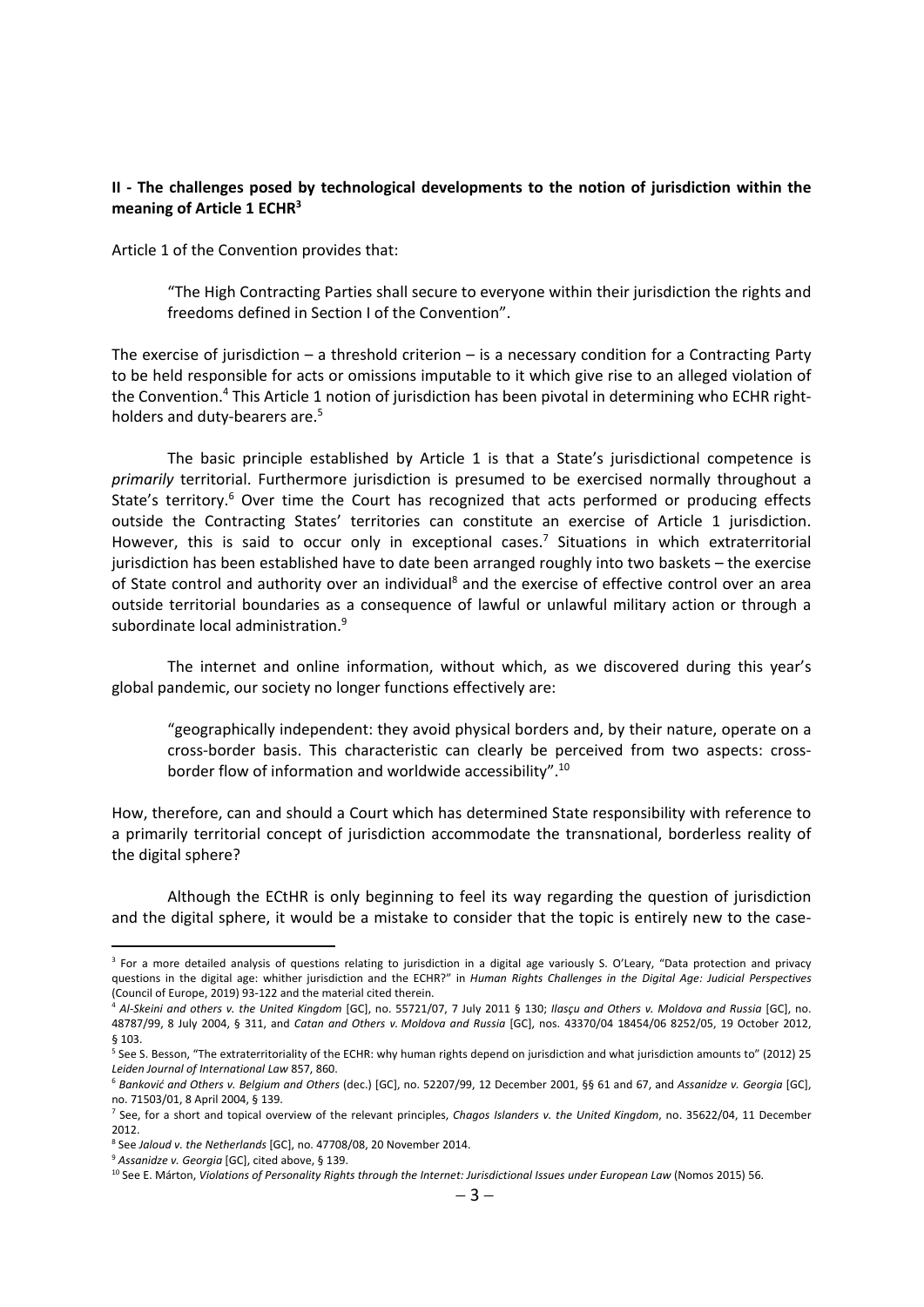law. In some earlier data protection and surveillance cases, the Court examined alleged interferences with Article 8 rights located within the territory of the respondent State, albeit the person or persons whose rights were affected were located elsewhere. In *Weber and Saravia v. Germany*, for example, a case decided in 2006, the applicants resided in Uruguay while the interception of communication – the subject of the application – occurred in Germany.<sup>11</sup> The Court dismissed the complaint under Article 8 as manifestly ill-founded, rendering it unnecessary to examine the respondent Government's objection that the case was outside its jurisdiction pursuant to Article 1 as defined in *Banković*. The German government had argued that the monitoring of telecommunications made from abroad had to be qualified as an extraterritorial act. One of the applicants had countered that she came within German jurisdiction as she was a German national and both applicants had argued that it could not be decisive that the impugned acts had taken effect abroad.12 In *Liberty and Others v. the United Kingdom*13, decided two years later, the communications which were intercepted in the United Kingdom were between two organisations located in Ireland and a third one located in the United Kingdom. In this case no question relating to Article 1 jurisdiction was raised either by the respondent States or by the Court.<sup>14</sup>

Questions relating to jurisdiction are now centre stage. The applicants in *Big Brother Watch*, which is pending before the Grand Chamber following referral of the case pursuant to Article 43 of the Convention, complain about the scope and scale of electronic surveillance programmes operated by the authorities of the respondent State.<sup>15</sup> They argue that previously applicable domestic law was incompatible with the Convention since it authorised interferences with their Article 8 privacy rights by making possible, in the absence of appropriate procedures and safeguards, *inter alia*, the bulk interception of communications and intelligence sharing with foreign governments.

As regards the bulk interception regime, the Chamber noted that while the respondent government contested the alleged interference, they did not raise any objection under Article 1 of the Convention; nor did they suggest that the impugned interception of communications was taking place outside the United Kingdom's territorial jurisdiction. As a consequence, the Chamber proceeded on the assumption that the matters complained of in relation to bulk interception fell within the jurisdictional competence of the United Kingdom.<sup>16</sup> As I'm not a member of the Grand Chamber formation I can perhaps ask whether it is not worth reflecting on whether the Court can or should proceed on the basis of such an assumption; the question of its jurisdiction *ratione personae* being one which it can and does raise of its own motion.<sup>17</sup>

<sup>&</sup>lt;sup>11</sup> Weber and Saravia v. Germany (dec.), no. 54934/00, 29 June 2006.<br><sup>12</sup> Ibid, §§ 66 et seq.<br><sup>13</sup> Liberty and others v. the United Kingdom, no. 58243/00, 1 July 2008.<br><sup>14</sup> See the discussion in M. Milanović, "Human Right *International Law Journal* 82, 127.

<sup>15</sup> *Big Brother Watch and Others v. the United Kingdom*, nos. 58170/13, 62322/14 and 274960/15, 13 September 2018. See also, for a related case referred at the same time and also pending, *Centrum för Rattvisa v. Sweden*, no. 35252/08, 19 July 2018.

<sup>16</sup> *Big Brother Watch and Others v. the United Kingdom*, cited above, § 271.

<sup>&</sup>lt;sup>17</sup> The IPT, (2016) UKIPTrib 15, judgment of 16 May 2016, had ruled (§ 58), that as regards persons located outside the UK but who claimed to have been surveilled by the UK, none of them had alleged that they had a private life in the UK. Accordingly, the IPT held, "under Article 1 the UK was under no obligation to respect it". According to Milanović, the UK's failure to raise a jurisdiction objection is to be welcomed as it allowed the competent ECtHR Chamber to avoid the whole issue and proceed on the basis of the assumption described above (M. Milanovic, "ECHR Judgment in Big Brother Watch v. UK", *EJIL:Talk!,*17 September 2018, [<https://www.ejiltalk.org/ecthr-judgment-in-big](https://www.ejiltalk.org/ecthr-judgment-in-big-brother-watch-v-uk/)[brother-watch-v-uk/>](https://www.ejiltalk.org/ecthr-judgment-in-big-brother-watch-v-uk/) accessed 2 October 2019).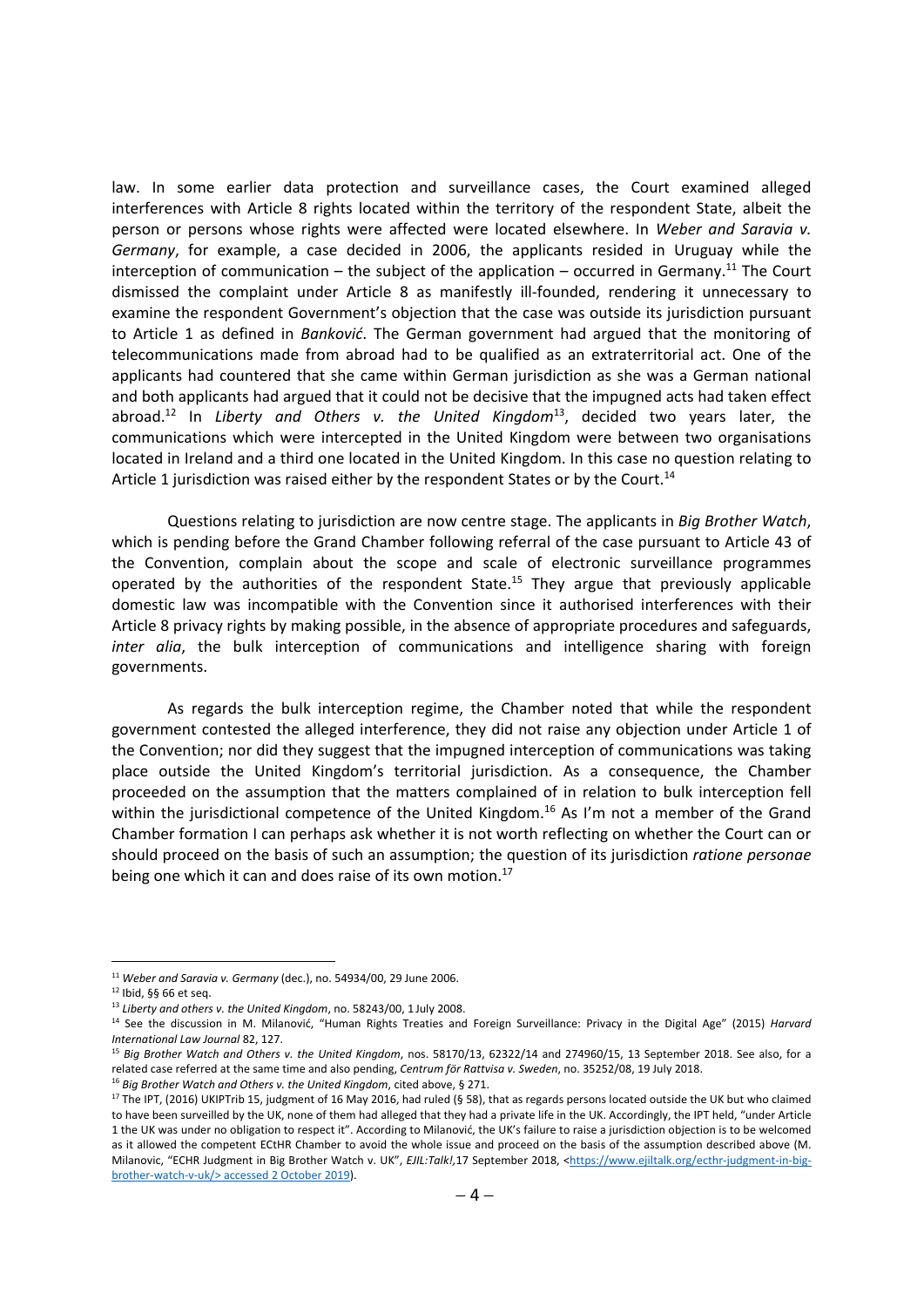The 2018 Chamber judgment in *Big Brother Watch* also marked the first occasion on which the Court addressed the issue of the compliance of an intelligence sharing regime with Article 8 ECHR. The applicants claimed that the authorities of the respondent State requested and received intelligence from US intelligence services operating within the framework of the surveillance programmes managed by the latter country. One of the third party interveners, the International Commission of Jurists (ICJ), submitted before the Chamber that the fact that, in a mass surveillance operation, elements of the interference with rights might take place outside a State's territorial jurisdiction didn't preclude that State's responsibility, since its control over the information was sufficient to establish jurisdiction.<sup>18</sup> The Chamber held that the interference under consideration did not lie in the interception itself, given that it did not occur within the UK's jurisdiction but was carried out under the full control of the US' authorities. Rather, the interference lay in the receipt of the intercepted material and its subsequent storage, examination and use by the intelligence services of the UK:

"[I]t is important to clarify at the outset the nature of the interference under consideration [occasioned by the existence of an intelligence sharing regime in which the respondent State participated].

Although the impugned regime concerns intercepted communications, the interference under consideration in this case does not lie in the interception itself, which did not, in any event, occur within the United Kingdom's jurisdiction, and was not attributable to that State under international law. As the communications are being intercepted by foreign intelligence agencies, their interception could only engage the responsibility of the respondent State if it was exercising authority or control over those agencies (see, for example, *Jaloud v. the Netherlands* [GC], no. 47708/08, §§ 139 and 151 ECHR 2014 and *Al-Skeini and Others v. the United Kingdom* [GC], no. 55721/07, §§ 130-139, ECHR 2011). Even when the United Kingdom authorities request the interception of communications (rather than simply the conveyance of the product of intercept), *the interception would appear to take place under the full control of the foreign intelligence agencies*. […].

Consequently, *the interference lies in the receipt of the intercepted material and its subsequent storage, examination and use by the intelligence services of the respondent State*."19

The Chamber went on to assess the quality of the legal basis in the respondent State for intelligence sharing having regard to the requirements established in the Court's existing case-law and found that the domestic law was compliant with Article 8 requirements.<sup>20</sup>

One will have to wait and see if and how the Grand Chamber tackles questions in relation to jurisdiction in its forthcoming judgment. In this ever-changing and increasingly crowded legal and judicial space, the Grand Chamber will be deliberating against the background of several European and domestic court decisions of relevance handed down over the last year. In 2019, in *Google LLC (successor to Google Inc.) v. CNIL*, the CJEU clarified further the territorial scope of the Data Protection Directive.<sup>21</sup> The key question in the case was whether the "right to be forgotten", namely

 <sup>18</sup> *Big Brother Watch and Others v. the United Kingdom*, cited above, § 299.

<sup>19</sup> Ibid, §§ 419-421 (emphasis added).

<sup>20</sup> Ibid, §§ 425-444.

<sup>21</sup> Case C-507/17, *Google LLC (successor to Google Inc.) v. CNIL*, EU:C:2019:772.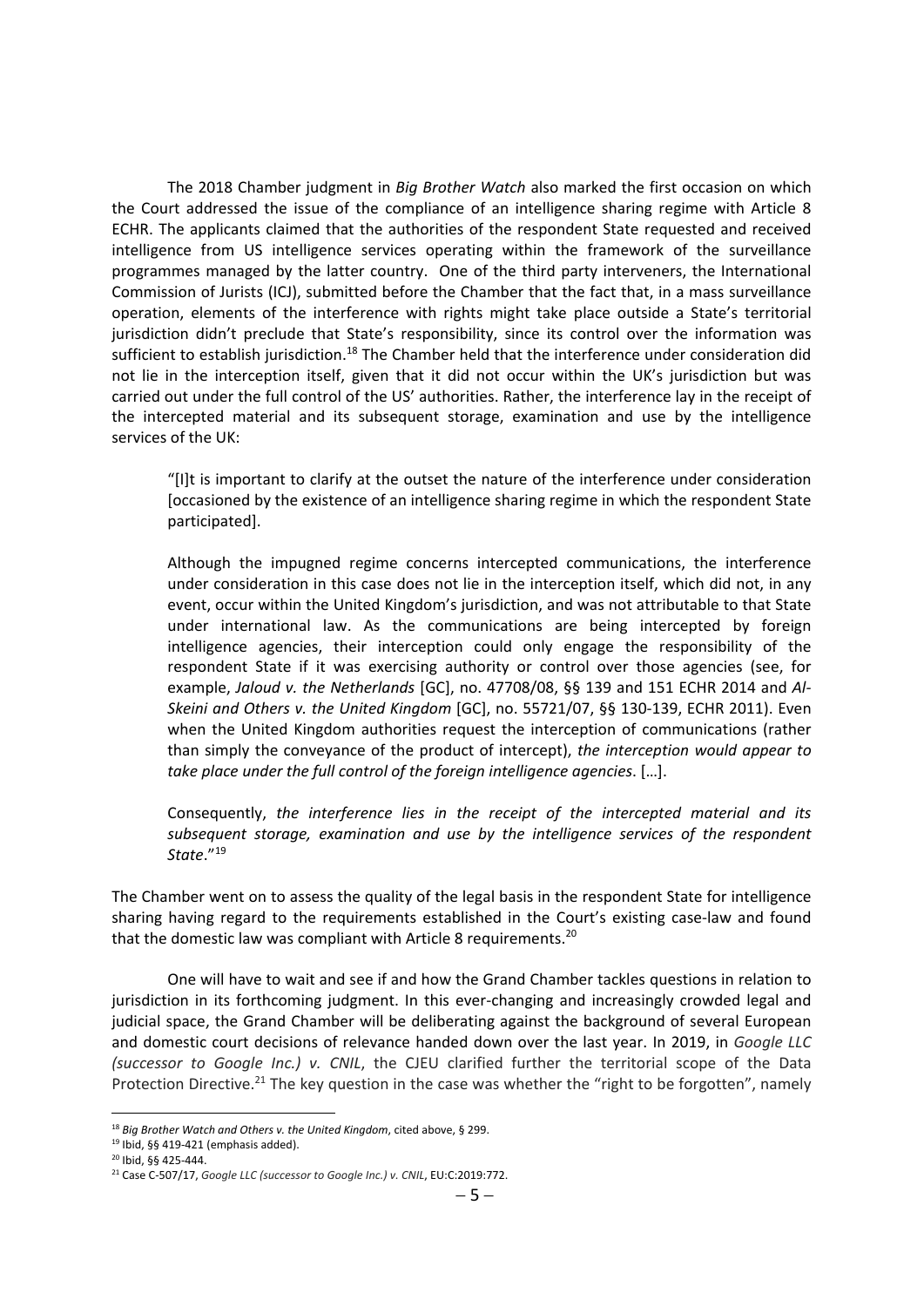the right of a person to have internet links dereferenced by the operator of a search engine, operates on a national, European or worldwide level?<sup>22</sup> The CJEU opted for an intermediate EU wide solution. It held that, the internet being a global network without borders, the referencing of a link referring to information regarding a person whose centre of interests is in the EU is likely to have immediate and substantial effects on that person.<sup>23</sup> According to the CJEU, considerations of this nature are such as to justify the existence of a "competence" on the part of the EU to lay down a dereferencing obligation on all versions of its search engine.<sup>24</sup> However, numerous third States do not recognize the right to be forgotten/the right to dereferencing or have a different approach to it. Moreover, the balance between privacy and data protection rights and the freedom of information of internet users is likely to vary significantly around the world. The CJEU held that the EU legislature had not (yet) struck a balance between the aforementioned rights and freedom as regards the scope of dereferencing outside the Union, something which it has done so far as the Union itself is concerned. As a result, a search engine cannot, according to the CJEU, be required under EU law to carry out dereferencing on all versions of its search engine, although EU law does not currently prohibit such a practice.<sup>25</sup> As EU law stands, therefore, the 1995 Directive and the GDPR require a search engine operator, when granting a dereferencing request, to carry this out:

"on the versions of the search engine corresponding to all the Member States [of the EU], using, where necessary, measures which, while meeting the legal requirements, effectively prevent or, at the very least, seriously discourage an internet user conducting a search from one of the Member States on the basis of a data subject's name from gaining access, via the list of results displayed following that search, to the links which are the subject of that request".26

*Glawischnig-Piesczek v. Facebook Ireland Limited*, another CJEU judgment, concerned the territorial scope of an injunction issued by an Austrian court to an Austrian politician ordering Facebook to remove defamatory posts.<sup>27</sup> The question before the referring Austrian Supreme Court was whether the injunction against a host provider which operates a social network with a large number of users may also be extended worldwide to statements with identical and/or having equivalent content of which Facebook is not aware. Since the e-commerce Directive does not regulate the territorial scope of an obligation to remove information disseminated via a social

<sup>&</sup>lt;sup>22</sup> In *Google LLC* the President of the French Data Protection Authority, the CNIL, served formal notice on Google LLC that, when it granted the request of a natural person seeking the removal of links to web pages from the list of results displayed following a search carried out on the basis of his name, it must apply that removal to *all* the domain name extensions of its search engine. Google refused to comply with that notice, merely removinge the links in question from the results displayed in response to searches carried out on versions of its search engine whose domain name corresponds to an EU Member State. The parties before the CJEU were divided on the subject of a worldwide dereferencing requirement: §§ 34-35 of the Opinion of Advocate General Spuznar, C-507/17, *Google LLC v. CNIL*, EU:C:2019:15. The CNIL, the French Défenseur des droits, France, Italy and Austria all argued for a requirement of worldwide dereferencing in order to ensure the effectiveness of the rights conferred by the Directive; a position shared by the Article 29 Working Party on Data Protection. In contrast, the European Commission, Ireland, Greece, Poland, Google and a series of freedom of expression NGOs argued against a worldwide right to dereferencing on the basis of EU law as, in their view: "it would not be compatible with either EU law or public international law and would amount to a dangerous precedent that would invite authoritarian regimes also to require the implementation of a worldwide scale of their censorship decisions."

<sup>23</sup> § 57 of the judgment in *Google LLC*, cited above.

<sup>24</sup> Ibid, § 58.

 $^{25}$  Ibid, §§ 59-72.<br> $^{26}$  Ibid, § 73.

<sup>&</sup>lt;sup>27</sup> Case C-18/18, *Glawischnig-Piesczek v. Facebook Ireland Limited*, EU:C:2019:458 (Opinion) and EU:C:2019:821 (judgment), commented in a blogpost on

[<sup>&</sup>lt;http://eulawanalysis.blogspot.com/2019/05/facebook-defamation-and-free-speech.html>](http://eulawanalysis.blogspot.com/2019/05/facebook-defamation-and-free-speech.html) accessed 11 September 2020. See § 12 of the Opinion for details of the publication on the user's personal page of an article from a news magazine, the generation on Facebook of a thumbnail of the original site and the user's accompanying disparaging comments.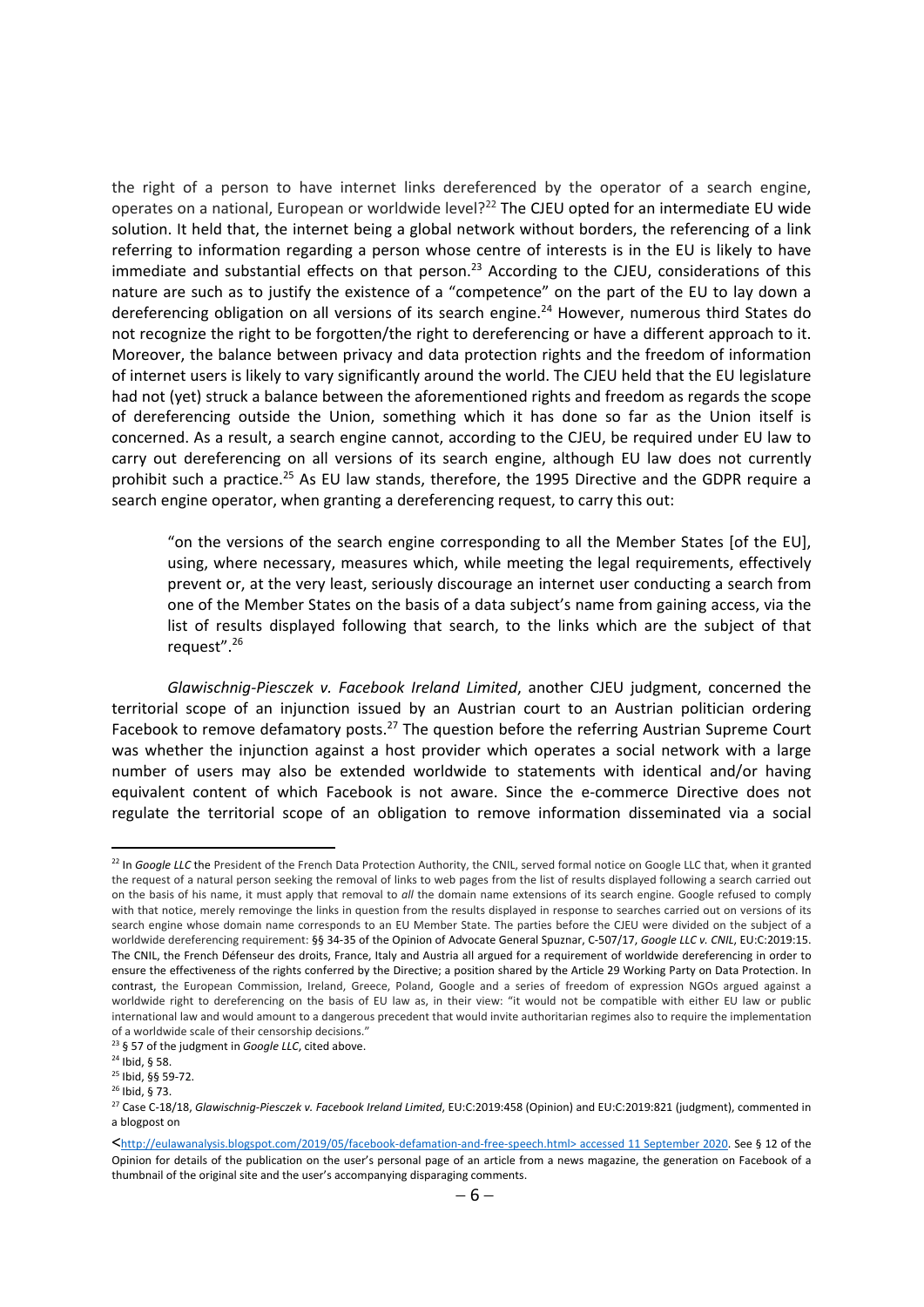network platform,<sup>28</sup> the CJEU held that it did not preclude a host provider from being subject to an injunction with worldwide effects. According to the CJEU, it was up to Member States to ensure that measures, such as injunctions, which they adopt and which produce worldwide effects take due account of "the rules applicable at international law". Also touching on questions of extra-territorial effects, in *Schrems II*, handed down in July 2020, the CJEU invalidated the Commission's Privacy Shield Decision because of its failure to ensure transfers of data to the U.S. were guaranteed an adequate level of protection.<sup>29</sup>

Meanwhile, in May 2020, the German Federal Constitutional Court handed down a landmark ruling on questions of jurisdiction and fundamental rights protection in the field of data protection. It held that the Federal Intelligence Service is bound by the fundamental rights of the Basic Law when conducting telecommunications surveillance of foreigners in other countries. The constitutional protection applies irrespective of whether surveillance is conducted from within Germany or from abroad. According to the German court:

"No restrictive requirements that make the applicability of fundamental rights dependent on a territorial connection with Germany or on the exercise of certain sovereign powers can be inferred either from the provision itself or its legislative history or position in the systematic framework of the Basic Law. Rather, the Basic Law's aim to provide comprehensive fundamental rights protection and to place the individual at its centre entails that fundamental rights as rights of the individual ought to provide protection whenever the German state acts and thus potentially creates a need for protection – irrespective of where, towards whom and in what manner it does so. In any event, this holds true for fundamental rights affording protection against surveillance measures as rights against state interference, which are at issue in the present case."<sup>30</sup>

As indicated previously, the Grand Chamber will address Article 1 jurisdiction questions in the *Big Brother* case against the background of this ever richer judicial tapestry. 31

Most legal commentators seem to agree on one thing when it comes to questions relating to jurisdiction - the effective control test developed to date by international human rights courts, including the ECtHR, to determine jurisdiction is unsuitable in the context of the digital sphere and, in particular, in relation to state-sponsored cyber surveillance. In the words of one commentator, it does not cover all the odd ways and forms that state power now travels and effects rights of

 $28$  See Directive 2000/31 of the European Parliament and of the Council of 8 June 2000 on certain legal aspects of information society services, in particular electronic commerce, in the internal market (OJ L 178/1).

<sup>29</sup> Case C-311/18, *Data Protection Commissioner v. Facebook Ireland Limited and Maximillian Schrems*, EU:C:2020:559.

<sup>&</sup>lt;sup>30</sup> Taken from Press Release no. 37/2020 of 19 May 2020 in relation to the judgment of 19 May 2020, 1 BvR 2835/17.

<sup>31</sup> Other Article 8 surveillance cases raising jurisdictional issues are also in the pipeline. The applicants in *Privacy International and Others v. the United Kingdom* are a UK NGO, internet service providers registered in the UK, US and South Korea and an association of "hacktivists" registered in Germany. They claim that their equipment has been subject to interference known as "Computer Network Exploitation or Equipment Interference" – colloquially known as "hacking" – over an undefined period by the UK Government Communications Headquarters (GCHQ) and/or the Secret Intelligence Service (SIS). The alleged interference is alleged to have been based on section 7 of the 1994 Intelligence Services Act which allows the Secretary of State to authorize a person to undertake (exempt from liability) an act outside "the British Islands" to which they would be held liable if it were done in the UK. During the domestic proceedings before the Investigatory Powers Tribunal (IPT) the respondent government accepted or avowed the use of equipment interference. However, does the UK's jurisdiction extend to authorisations of equipment interference undertaken outside the United Kingdom? Noting that jurisdiction under the Convention is territorial except in exceptional cases, the IPT reserved its position on the question of jurisdiction and the applicability of the Convention. In the pending Convention proceedings one of the questions communicated asks whether the facts of which the applicants complain occur within the jurisdiction of the United Kingdom (See *Privacy International and Others v. the United Kingdom*, no. 46259/16, communicated on 19 November 2018).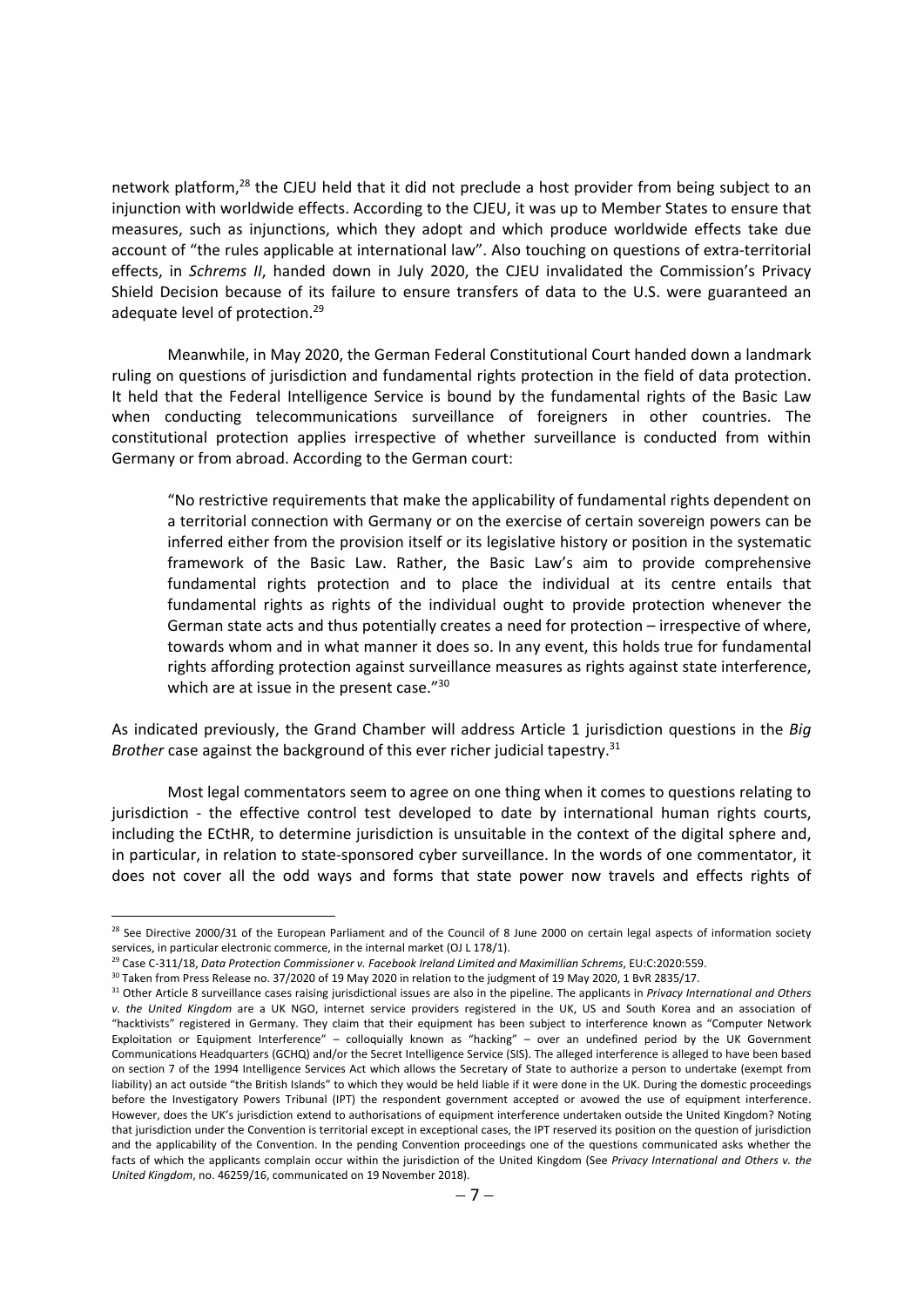individuals extraterritorially.<sup>32</sup> Various alternative models to effective control, some more and some less concrete in terms of their content and effects have been advanced. One is a virtual control test, understood as remote control over the individual's right to the privacy of his or her communications. Establishing virtual control would depend not on where the interference takes place but rather on whether or not the State can assert such control (the ability to intercept, store, analyse and use communications) even when it lacks authority or control over the territory or the physical person.<sup>33</sup> A second proposal concerns interface-based jurisdiction, which would occur where data or communications are intercepted within a State's territory, with the result that the latter owes obligations to the individuals whose data has been intercepted, regardless of the location of those individuals. The State obligation in such cases would be one not to interfere with individuals' data and communications.<sup>34</sup> Some would argue that this is not a million miles away from the approach chosen by the Chamber in *Big Brother Watch*, albeit the applicant organisations in that case were themselves established in the UK. A not dissimilar proposal by Milanovic is based on the distinction between a State's positive obligation to secure human rights and its negative obligation to respect them. Writing in the context of foreign surveillance, he argues that the existence of positive obligations must be predicated on a State having effective overall control over an area. In contrast, a negative duty to refrain from interference would apply to all potential victims of foreign surveillance activities. Such an obligation would be "territorially unlimited and not subject to any jurisdictional threshold, because any such threshold that was non-arbitrary would collapse anyway".<sup>35</sup> Other commentators argue that the distinction between territorial and extraterritorial jurisdiction in the field of data protection should make way for other criteria such as a substantial connection between the subject matter of the litigation or damages suffered and the jurisdiction issuing a judgment or order. They point to the 1935 Harvard Draft Principle, which was designed for law enforcement matters, which is posited on such a substantial connection combined with the State seeking to exercise jurisdiction having a legitimate interest in the matter.<sup>36</sup>

As I indicated in the introduction, it is impossible in the digital field and in relation to jurisdictional questions of this nature to speak in terms of milestones and achievements by the ECtHR. With several cases pending where jurisdictional questions arise, we see in fact that there are far more questions than judicial answers presently available. The living instrument doctrine is not simply inspired by present-day conditions, which change over time, but also by developments in international law and by what could be regarded as a principle of ECHR effectiveness, namely the need to reflect an increasingly high standard in the area of protection of human rights, necessitating greater firmness in assessing breaches of the fundamental values of democratic societies.<sup>37</sup> As such,

<sup>32</sup> See B. Çali, "Has 'Control over rights doctrine' for extra-territorial jurisdiction come of age? Karlsruhe too, has spoken, now it's Strasbourg's turn" *EJIL:Talk!,* 21 July 2020, [<https://www.ejiltalk.org/has-control-over-rights-doctrine-for-extra-territorial-jurisdiction](https://www.ejiltalk.org/has-control-over-rights-doctrine-for-extra-territorial-jurisdiction-come-of-age-karlsruhe-too-has-spoken-now-its-strasbourgs-turn/)[come-of-age-karlsruhe-too-has-spoken-now-its-strasbourgs-turn/>](https://www.ejiltalk.org/has-control-over-rights-doctrine-for-extra-territorial-jurisdiction-come-of-age-karlsruhe-too-has-spoken-now-its-strasbourgs-turn/) accessed 11 September 2020.

<sup>&</sup>lt;sup>33</sup> See, *inter alia*, E. Watt, "The Role of International Human Rights Law in the Protection of Online Privacy in the Age of Surveillance" in H. Röigas et al (eds) *Defending the Core* (9<sup>th</sup> International Conference on Cyber Conflict 2017 Tallinn, Estonia) 1-14 and P. Margulies, "The NSA in the Global Perspective: Surveillance, Human Rights and International Counterterrorism" (2014) 82 *Fordham Law Review* 2137.

<sup>34</sup> C. Nyst, "Interface Based Jurisdiction Over Violations of the Right to Privacy", 21 November 2013, *EJIL:Talk!*, <https://www.ejiltalk.org/interference-based-jurisdiction-over-violations-of-the-right-to-privacy> accessed 2 October 2019. <sup>35</sup> M. Milanovic, cited above, 119.

<sup>&</sup>lt;sup>36</sup> See M. Catanzariti, "Off-line Digital Jurisdiction" EUI WP RSCAS 2019/03, 11 and D.J.B. Svantesson, "A new jurisprudential framework for jurisdiction: beyond the Harvard Draft" (2015) 109 *American Journal of International Law* 69 – 74. Kuner posits a similar "effects" doctrine in the context of EU law (C. Kuner, "The Internet and the Global Reach of EU Law", LSE Law Society and Economy Working Papers 4/2017, 33), citing Air Transport Association of America (C-366/10, EU:C:2011:864, §§ 122-127).<br><sup>37</sup> See, for example, for this facet of the living instrument doctrine, *Demir and Baykara v. Turkey* [GC], no. 34503/97, 12 November

<sup>§</sup> 146 or *Selmouni v. France* [GC], no. 25803/94, 28 July 1999, § 101. On reliance on the principle of « effectiveness » as a tool or requirement when interpreting the ECHR see *Selmouni v. France*, cited above, § 101; *Siliadin v. France*, no. 73316/01, 26 July 2005, §§ 121-129; *Rantsev v. Cyprus and Russia*, no. 25965/04, 7 January 2010, §§ 272-282.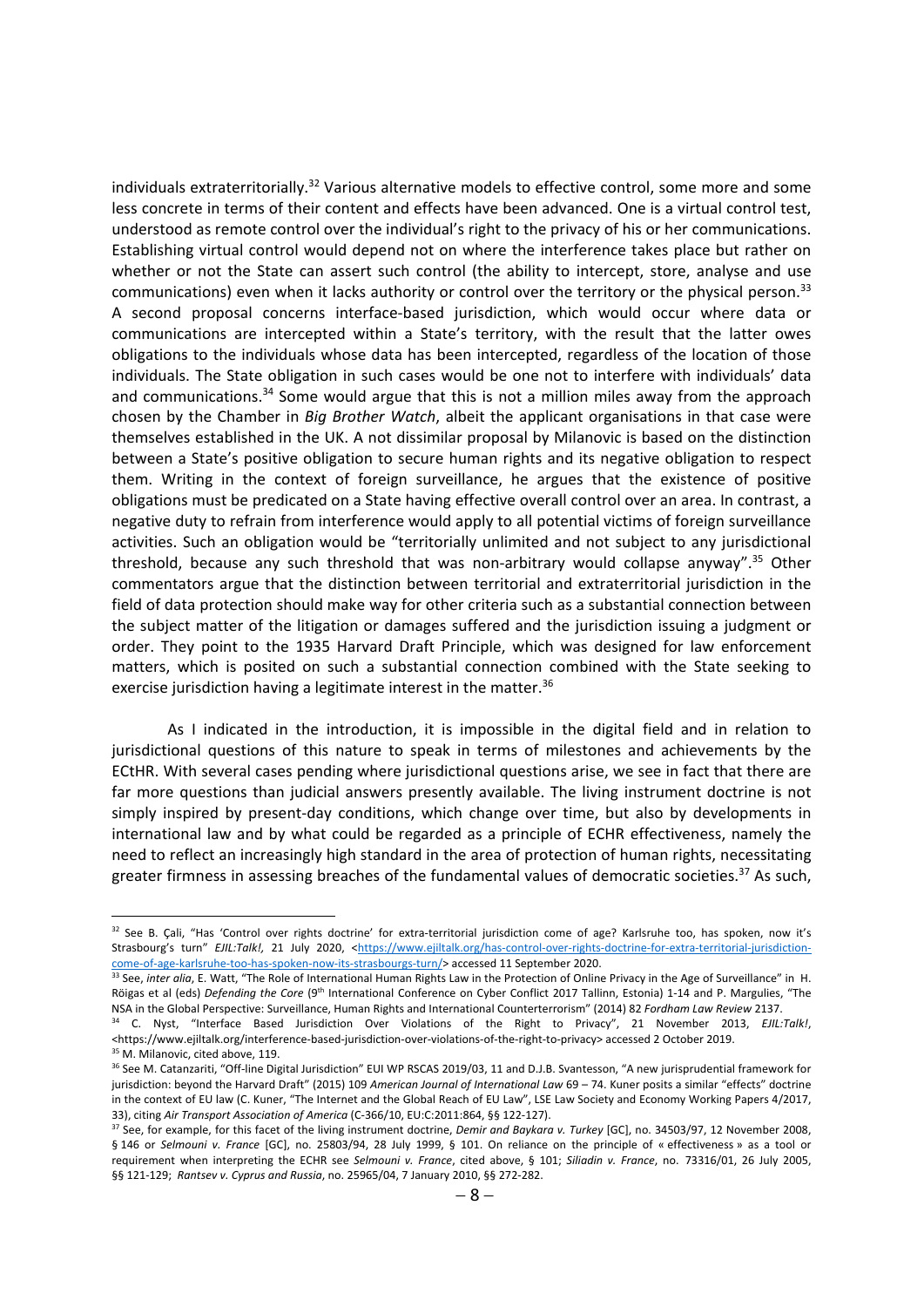one could argue that growing pressure to adapt is building as a result both of the nature and extent of the technological developments at issue and the recent decisions at European and national level seeking to respond to those changes in cases relating to Article 8, privacy and data protection. The development of the Court's case-law on Article 1 to date suggests, in the words of one author, that thus far it has been "well aware of the risks inherent in asserting a global approach to jurisdiction".<sup>38</sup> At the same time, the challenge ahead will be to avoid Convention overreach while preventing the development of black holes in human rights protection which develop precisely because of the transnational nature of the digital sphere or because States and indeed private companies seek to exploit the absence of regulatory reach in order to circumvent human rights protection.<sup>39</sup> The judgment of the German Federal Constitutional Court was posited on recognition of the expanding sphere of action of the German State and the need to avoid just such an accountability gap in relation to the exercise of public power which produces extraterritorial effects. It has been read by some commentators as possibly "nudging" Strasbourg towards a revision, in a digital context at least, of its two effective control exceptions.<sup>40</sup>

#### **III - Technological developments and the judicial process**

Article 6 ECHR enshrines the right to a fair trial and through its case-law thereunder the Court has, over decades, established common standards for the functioning of the judicial systems of 47 Member States.

As discussed at a conference of Ministers of Justice of the Council of Europe, held in October 2019, the constant innovation of technologies has led domestic and European judicial systems and legal professions to confront and manage new challenges and opportunities. Access to justice, for example, can be greatly facilitated by online services which facilitate registration and inform individuals economically and efficiently of their rights and of the relevant procedures to be followed. Automated case management, advanced search engines and electronic case analysis are digital tools without which we might no longer know how to perform our jobs properly or at speed. A global pandemic both confirmed this and provided the incentive for further change, as deliberations and hearings went online; albeit accompanied by glitches which remind us that regardless of technological advances, we remain very human.<sup>41</sup> The aforementioned Council of Europe conference sought to reflect on how the fundamental principles which must guide judicial systems and fair trial guarantees can be safeguarded while accommodating digital advances.

That is not, however, the issue which interests me for the purpose of the present discussion of Convention milestones and major achievements. I would like to reflect instead on how new technology is affecting judicial life in the courtroom, whether from the perspective of the accused, victims of crime, the judge or trials by jury; referred to by the Court as "persons involved in the

<sup>&</sup>lt;sup>38</sup> See M. O'Boyle, "The ECHR and Extraterritorial Jurisdiction: A Comment on 'Life after Banković'" in F. Coomans and M.T. Kamminga (eds.), *Extraterritorial Application of Human Rights Treaties* (Intersentia 2004) 128.

<sup>39</sup> A. Nussberger, "The Concept of 'Jurisdiction' in the Jurisprudence of the European Court of Human Rights" (2012) 65 *Current Legal Problems* 241, 267, argues that in all cases where the extraterritorial application has been discussed, the Strasbourg Court was the only available international institution to analyse alleged human rights violations with binding effects for the Parties concerned: "All the applicants - Hirsi, Al-Skeini, Loizidou - would have been left without any alternative effective international judicial remedy, if the Court had not decided their cases".

<sup>40</sup> See Çali, cited above.

<sup>&</sup>lt;sup>41</sup> See, for example, the report in the Irish Legal News, « English child care judge found to have potential bias after leaving remote link open », 31 July 2020, [<https://www.irishlegal.com/article/english-child-care-judge-found-to-have-potential-bias-after-leaving-remote](https://www.irishlegal.com/article/english-child-care-judge-found-to-have-potential-bias-after-leaving-remote-link-open)[link-open>](https://www.irishlegal.com/article/english-child-care-judge-found-to-have-potential-bias-after-leaving-remote-link-open) accessed 11 September 2020, or the interruption of oral arguments by the sound of a flushing toilet in the first US Supreme Court hearing to be streamed online, reported by the BBC on 7 May 2020.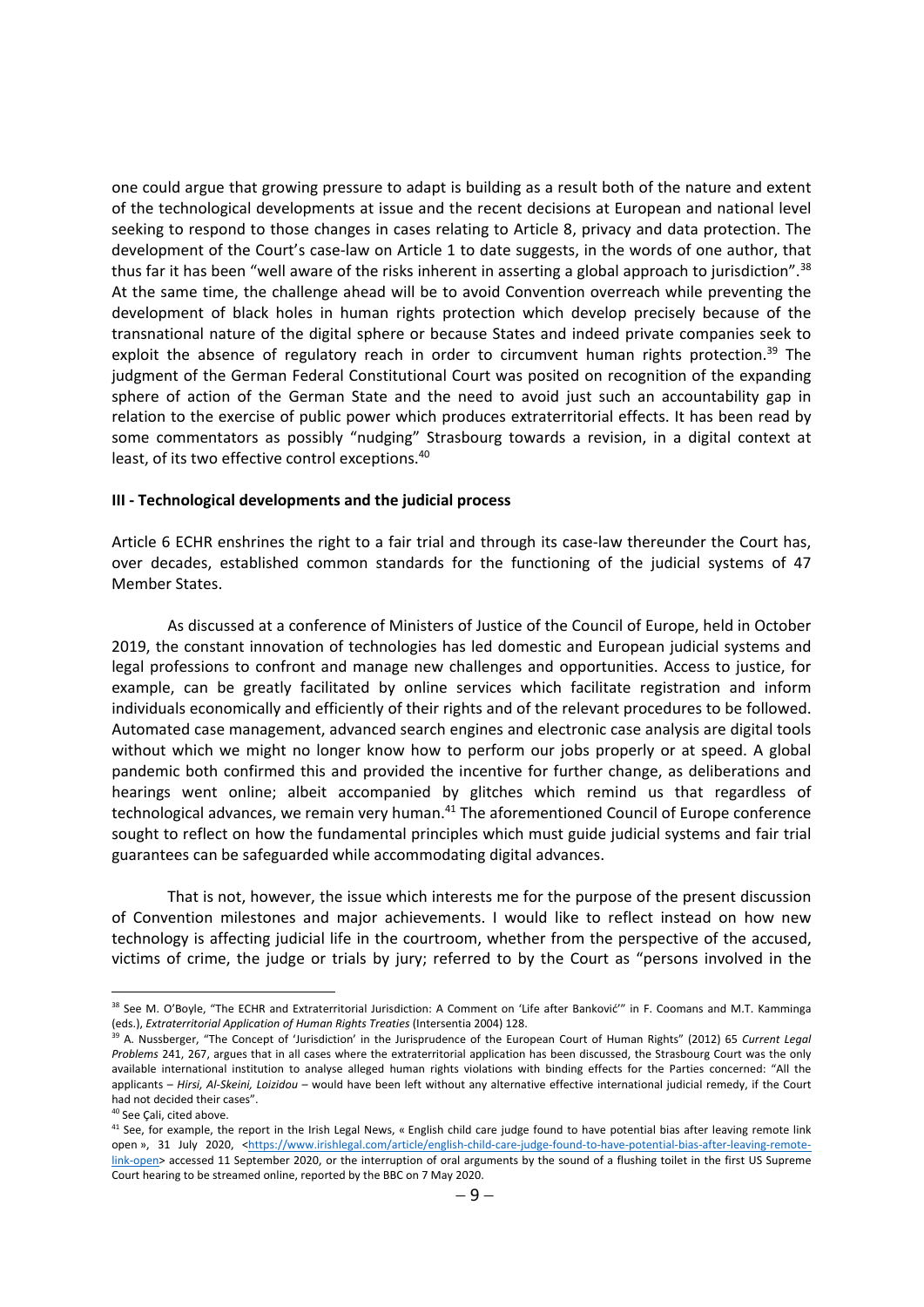machinery of justice".<sup>42</sup> The digital challenge for the trial process was summarised in the following terms in a UK case involving reporting restrictions:

"It is beyond argument that members of the public have long held and expressed views about all aspects of the criminal trial process, including the guilt of those facing trial, the gravity of the offending and the appropriate sentence. In the privacy of their homes, or in social gatherings, expressions of such views are part of the discourse of life. What passes in such discussions does not in any way affect the trials about which comment is made and those who might be affected (such as jurors) are unlikely to be involved. … The world has now changed and observations which were previously communicated orally or had the most limited publication now appear on social media sites and are readily accessible by a potentially vast audience."43

To my great surprise, I found very few cases before the Strasbourg court reflecting what we know may be increasingly problematic at national level. One of the few exceptions is a case called *Dallas v. the United Kingdom*. The applicant before the Strasbourg court claimed a violation of Article 7 ECHR on account of having been found guilty of a criminal offence (contempt of court for consulting the internet when serving as a juror on a criminal trial) which she claimed had not constituted an offence when it was committed. Contrary to the judge's direction to the jury at the time of its empanelment, the applicant had researched via Internet the previous convictions of the defendant in the pending criminal trial and had informed the other jurors of her findings. The trial judge discharged the jury, the trial was aborted and the applicant was convicted of contempt of court. She claimed that the essential aspects of the defence of contempt under domestic law had not been made out. In finding no violation of Article 7 ECHR, the Court held that the domestic court had not introduced a new test for contempt but rather had clarified as a matter of judicial interpretation the relevant domestic law on the manner in which intent could be proved, albeit in new circumstances. The consequences of contempt of court on account of Internet research had been made clear in notices in the jury room and it had in any event been open to the applicant to clarify the matter of possible sanctions with the trial judge.

The case is an illustration, on the one hand, of the fact that Article 7 of the Convention will not be breached where judicial development of the law in a particular case is consistent with the essence of the offence and could be reasonably foreseen.<sup>44</sup> On the other hand, it illustrates the challenge posed by the Internet when it comes to the protection of Convention rights, in the instant case the need to secure the Article 6 guarantee to a fair trial before an impartial tribunal against the risks which the Internet creates for the introduction of extraneous material into the jury room. The importance of the latter was explained in the following terms a decade ago by the then Lord Chief Justice of England and Wales:

"If material is obtained or used by the jury privately, whether before or after retirement, two linked principles, bedrocks of the administration of criminal justice, and indeed the rule of law, are contravened. The first is open justice, that the defendant in particular, but the public too, is entitled to know of the evidential material considered by the decision making body; so indeed should everyone with a responsibility for the outcome of the trial, including

 <sup>42</sup> *Sunday Times v. the United Kingdom,* no. 6538/74, 26 April 1979, § 56.

<sup>43</sup> See Sir. Brian Leveson P. in *Ex parte British Broadcasting Corporation and others* [2016] EWCA Crim 12, §§ 1-2.

<sup>44</sup> See *Del Rio Prada v. Spain* [GC], no. 42750/09, 21 October 2013, §§ 92-93.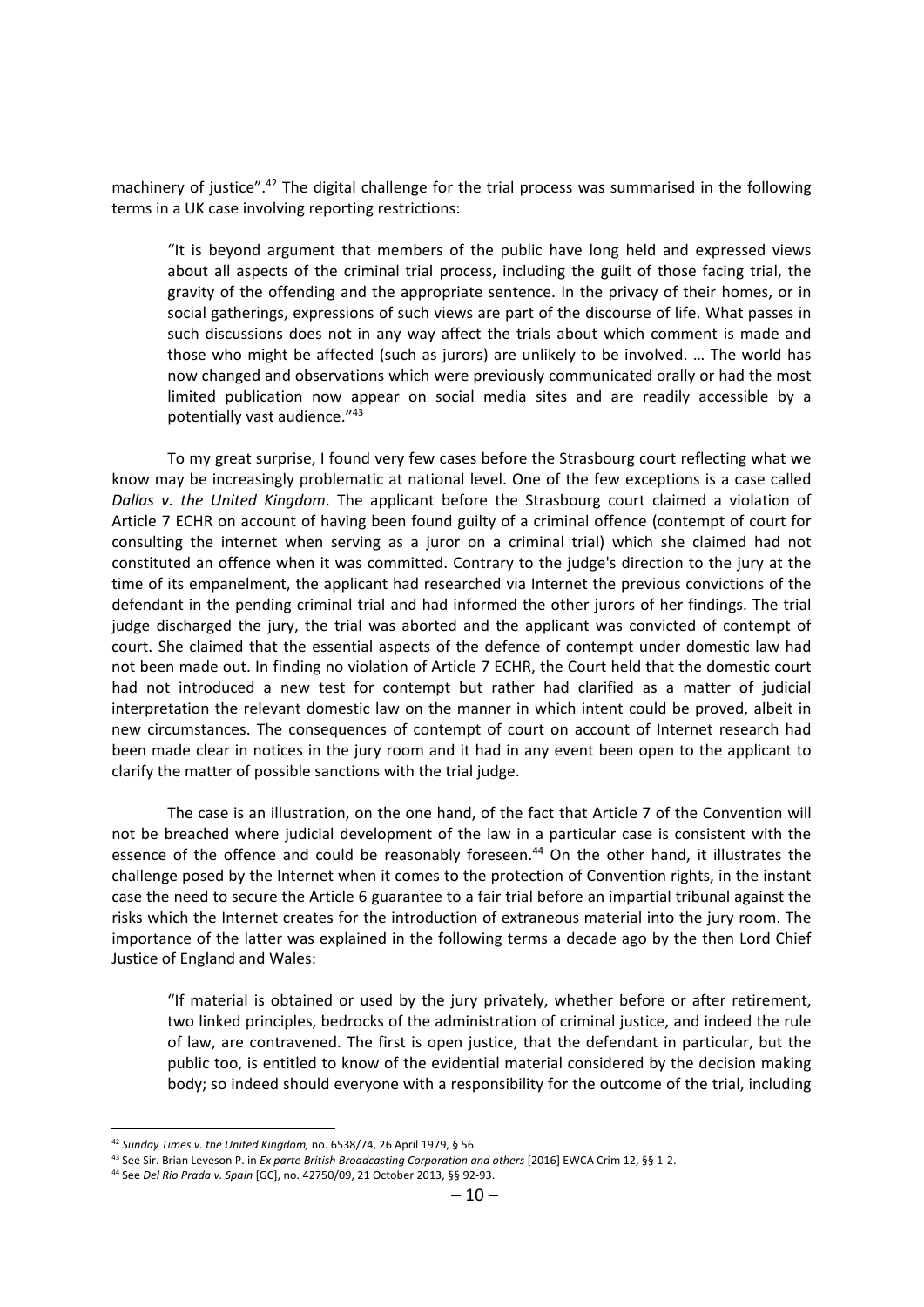counsel and the judge, (…). This leads to the second principle, the entitlement of both the prosecution and the defence to a fair opportunity to address all the material considered by the jury when reaching its verdict. Such an opportunity is essential to our concept of a fair trial".45

Domestic criminal proceedings, in particular in high profile sexual assault and murder cases further demonstrate the risks which the Internet and social media are posing for the accused (particularly if they are minors) and their families, victims and their own families and more broadly the judicial process. I provide one example from my own jurisdiction. In 2019, two Irish teenagers were convicted of the murder of a classmate, and one of the two additionally of aggravated sexual assault.<sup>46</sup> My comments relate in no way to their trial or pending appeal. Both boys were aged 13 when the offence of which they were convicted occurred. Given the nature of the crime and the age of those charged with it, trial was one of the most intensely followed in the history of the State. We saw that in *Dallas v. the United Kingdom* contempt of court proceedings were brought in relation to an identifiable and identified juror. In this case the origin of the alleged contempt occurred in anonymous bedrooms and chatrooms, via keyboards, sends, likes and forwards, executed throughout the land. As the two convicted minors awaited sentencing, contempt and interim injunction proceedings were brought by the Director of Public Prosecutions against Facebook and Twitter. Publication of the identities of child offenders is a criminal offence under domestic law punishable on conviction with up to three years in prison and a €10,000 fine. Interim injunctions were granted compelling the social media companies to remove any posts that identified the two boys that the companies became aware of or were brought to their attention. Granting the injunctions the competent judge sought to explain the unique and sensitive nature of a trial involving children charged with the most serious criminal offence in law and the reason why the relevant domestic legislation provided for the need for a child accused to be treated differently to adults in court in accordance with international treaties on the rights of children:

"This is about the rule of law and the integrity of the trial process. Th(ose who post on social media) must know the seriousness of the activity that they are about."

This is not, unfortunately, an isolated case. In 2016 the Court of Appeal in England heard an appeal in the case referred to above relating to reporting restrictions and a case concerning two teenage girls aged 13 and 14 charged with a murder that provoked public outrage. As a result of a torrent of comments and abuse posted on Facebook and social media, the trial judge felt constrained to discharge the jury and order a retrial at a different venue several months later, creating considerable stress for the family of the victim, the witnesses, the defendants and their families and all those involved in the trial.<sup>47</sup> A reporting restriction originally imposed was lifted and replaced with an order directing media organisations not to place any report on the proceedings on their Facebook profiles and to disable the ability for users to post comments on online articles. In Northern Ireland, in a high-profile rape trial, *R. v Jackson and Others*, involving several international sports stars, interference with the trial by social media posts was manifest, albeit considered insufficiently prejudicial to lead to a discharge of the jury. Not only was the complainant the subject of unlawful identification, but online abusive comments about both her and the accused proliferated

 <sup>45</sup> See Lord Judge speaking at the Judicial Studies Board lecture, Belfast, November 2010, reported in the Gillen Review, *Report into the law and procedures in serious sexual offences in Northern Ireland*, April 2019, 221.

<sup>46</sup> Judgment of the Irish High Court, IEHC reference not yet found.

<sup>47</sup> See the trial of *R. v F. and D.* in Leeds Crown Court, 7 April 2016 and the appeal in relation to reporting restrictions in *Ex parte British Broadcasting Corporation and others*, cited above.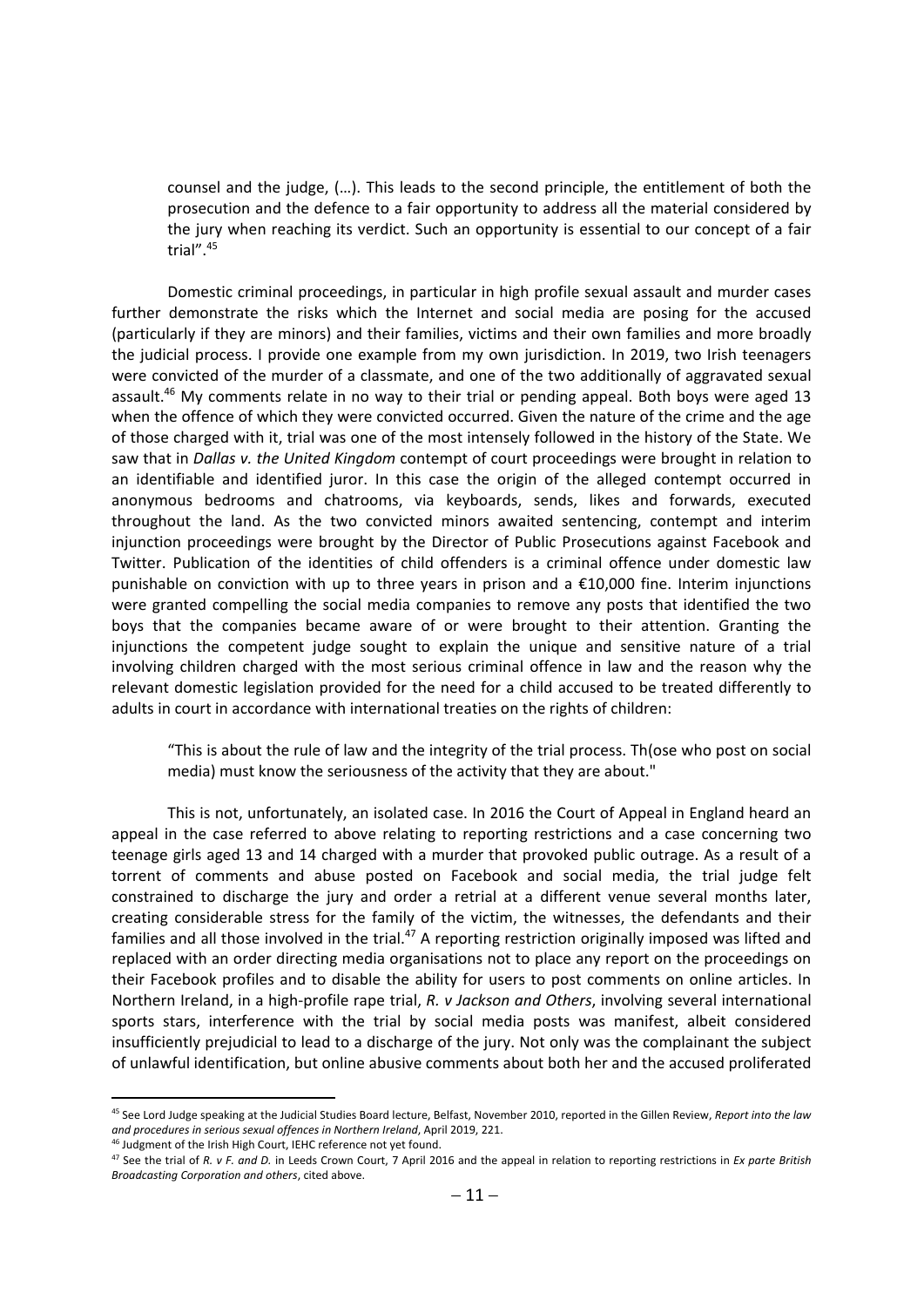throughout the trial. At several points during the hearing, lawyers had drawn to the trial judge's attention online comments, the resolution of which was time-consuming and costly. A defence solicitor was quoted after the trial as saying that several days of the trial had been lost due to issues thrown up by online material and pointed to the distraction of having to monitor online content.<sup>48</sup>

A call for evidence by the then UK Attorney General suggests that trial judges have the tools necessary to manage posts on social media which relate to fair and accurate newspaper reports about ongoing trials. However, while these existing tools, mainly proceedings for contempt, mitigated the risk of serious prejudice, where prejudicial comments appeared on social media separate from newspaper stories, they could not remove it entirely or prevent considerable delay in the trial process. All those interviewed spoke of the need for consolidated guidance for the judiciary and other practitioners regarding the use of contempt of court in such cases.<sup>49</sup>

Pursuant to Articles 6 and 10 of the Convention the Court has of course developed abundant case-law over the decades on the requirements of a fair trial, management of juries by trial judges and the justifiable limits to court room publicity.<sup>50</sup> It has held that a virulent press campaign can adversely affect the fairness of a trial by influencing public opinion and, consequently, the jurors called upon to decide the guilt of an accused. $51$  At the same time, press coverage of current events is an exercise of freedom of expression, guaranteed by Article 10 of the Convention.<sup>52</sup> If there is a virulent press campaign surrounding a trial, what is decisive is not the subjective apprehensions of the suspect concerning the absence of prejudice required of the trial courts, however understandable, but whether, in the particular circumstances of the case, his or her fears can be held to be objectively justified.<sup>53</sup> In the context of a trial by jury, the content of any directions given to the jury has been regarded as a relevant consideration and safeguard. However, two things are noticeable about this well-established case-law. Firstly, this case-law on the principle of open justice developed in relation to a concept of a trial, the taking of evidence etc, as something which occurred in a physical place, accessible to the public. It also developed in the knowledge that only a minute section of the public could and would attend the public hearing and that court reporting would be done by professional journalists, in accordance with established rules, and thus by persons themselves subject to professional duties and responsibilities (to which the case-law on Article 10 of the Convention itself refers).<sup>54</sup> In 2020, the sanitary crisis has forced courts across the

 <sup>48</sup> See futher details in the Gillen Report, cited above, 252.

<sup>49</sup> See *Response to Call for Evidence on the Impact of Social Media on the Administration of Justice*, March 2019, Attorney General's Office, United Kingdom.

<sup>50</sup> See, as regards publicity and fair trial requirements, *Riepan v. Austria*, no. 35115/97, 14 November 2000, § 27; *Krestovskiy v. Russia*, no. 14040/03, 28 October 2010, § 24 or *Sutter v. Switzerland*, no. 8209/78, 22 February 1984, § 26, according to which the public character of proceedings protects litigants against the administration of justice in secret with no public scrutiny and is one of the means whereby confidence in the courts can be maintained. By rendering the administration of justice visible, publicity contributes to the achievement of the aim of Article 6 § 1, namely a fair trial, the guarantee of which is one of the fundamental principles of any democratic society.

<sup>51</sup> See, for example, *Akay v. Turkey* (dec.), no. 58539/00, 24 October 2006 and *Craxi v. Italy*, no. 34896/97, 5 December 2002, § 98.

<sup>52</sup> *Bédat v. Switzerland* [GC], no. 56925/08, 29 March 2016, § 51.

<sup>53</sup> *Włoch v. Poland* (dec.), no. 27785/95, 19 October 2000; *Daktaras v. Lithuania* (dec.), no. 36662/04, 31 July 2012; *Priebke v. Italy* (dec.), no. 48799/99, 7 March 2002; *Butkevičius v. Lithuania* (dec.), no. 48297/99, 26 March 2002; *G.C.P. v. Romania*, no. 20899/03, 20 December 2011, § 46; *Mustafa (Abu Hamza) v. the United Kingdom* (dec.), no. 31411/07, 18 January 2011, §§ 37-40. Some of the factors identified in the case-law as relevant to the Court's assessment of the impact of such a campaign on the fairness of the trial include: the time elapsed between the press campaign and the commencement of the trial, and in particular the determination of the trial court's composition; whether the impugned publications were attributable to, or informed by the authorities; and whether the publications influenced the judges or the jury and thus prejudiced the outcome of the proceedings (*Abdulla Ali v. the United Kingdom*, no. 30971/12, 30 June 2015, §§ 87-91; *Paulikas v. Lithuania*, no. 57435/09, 24 January 2017, § 59).

<sup>&</sup>lt;sup>54</sup> In *Riepan v. Austria*, for example, the Court held that a trial complies with the requirement of publicity if the public is able to obtain information about its date and place, and if this place is easily accessible to the public (*Riepan v. Austria*, cited above, § 29).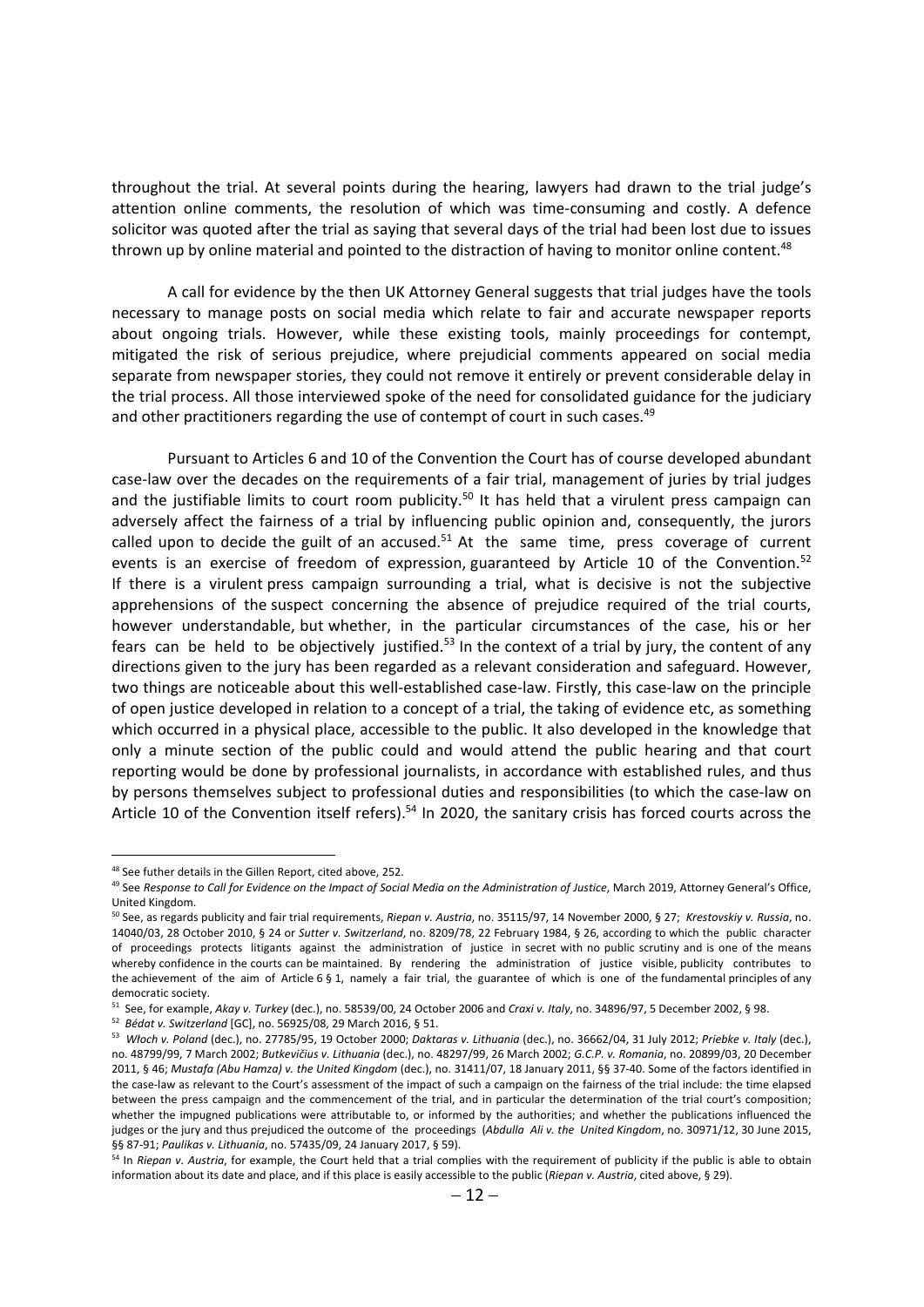globe, including the Strasbourg court, to move hearings online, such that public access, if it is possible, is digital and not always live.<sup>55</sup> In addition, leaving Covid aside, by 2020, the imparting of information on criminal trials is no longer the remit of accredited court reporters but has moved online to be performed in a variety of ways by a variety of actors on social media platforms. This leads to the second point of note. What the domestic cases referenced above demonstrate is that courts are having to use very old legal instruments, such as contempt of court, to tackle new and unforeseen challenges to the judicial process and to the rights and duties of the different actors within it. If there is a regulatory gap in relation to how technological advances and new forms of social media and communication affect the judicial process, it is a gap which is not unique to this field but is instead a recurring theme across the types of cases which arise under different Convention articles discussed herein. The words of one UK practitioner in relation to social media and the Article 6 fair trial context are apposite across all the different Convention articles addressed herein:

"New technology has weaponised language in a new way, and there is an urgent need to embrace new strategies. We need a regulator that reflects a real world understanding of how social media functions in the lives of users, and vision for an online world where free expression is balanced with the right to a fair trial. This effort must take place within a comprehensive overhaul (of) the impact of social media on the administration of justice, as we recalibrate to the realities of the 21st century."56

Incidentally, in conclusion, as regards judicial use of social media, the Court has held that, as a matter of principle, a judge should consider disqualifying him or herself from sitting if the judge has made public statements relating to the outcome of the case.<sup>57</sup> But what of a social media presence beyond a case. It is highly likely that different codes of judicial ethics now address or omit to address this subject. I won't broach here the question of judicial use of Facebook, Twitter or the like because this is a question of judicial ethics and because I might face some unfriendly audience fire. However, perhaps when it comes to judicial tweeting, one could adapt a latin phrase and say *Caveat Usor*. Our case-law to date touches on an allegation of impartiality in relation to a judge whose spouse was active on social media and in relation to a topic linked to a pending case. In *Rutsavi 2 Broadcasting Company v. Georgia*, the Court noted that, according to the Bangalore Principles of Judicial Conduct, a judge shall not allow his or her family, social or other relationships to influence his or her judicial conduct.<sup>58</sup> It recognised that the requirement of judicial impartiality cannot prevent a judge's family expressing their views on issues affecting society but added that it could not be excluded that the activities of close family members might, in certain circumstances, adversely affect the public's perception of a given judge's impartiality.<sup>59</sup>

#### **IV - Democracy and the right to free elections and expression in a digital world**

<sup>&</sup>lt;sup>55</sup> In June-July 2020, the ECtHR held hearings using video-links to the parties and third party interveners.

<sup>56</sup> See P. Theodorou in "The impact of social media on criminal justice system - 'Ofcom of social media is welcome'" (*LNB News,* 5 March 2019) [<https://www.bcl.com/wp-content/uploads/2019/03/The-impact-of-social-media-on-criminal-justice-system.pdf>](https://www.bcl.com/wp-content/uploads/2019/03/The-impact-of-social-media-on-criminal-justice-system.pdf) accessed 11 September 2020.

<sup>57</sup> See, for example, *Rustavi 2 Broadcasting Company Ltd and Others v. Georgia*, no. 16812/17, 18 July 2019, §§ 341-342.

<sup>58</sup> See *Rutsavi*, cited above, § 344 and point 4.8 of the Bangalore Draft Code of Judicial Conduct 2001 (hereinafter "the Bangalore Principles"), adopted by the Judicial Group on Strengthening Judicial Integrity, and revised at the Round Table Meeting of Chief Justices held in The Hague in November 2002.

<sup>59</sup> See *Rutsavi*, cited above, § 344 and paragraph 67 of the Commentary on the Bangalore Principles.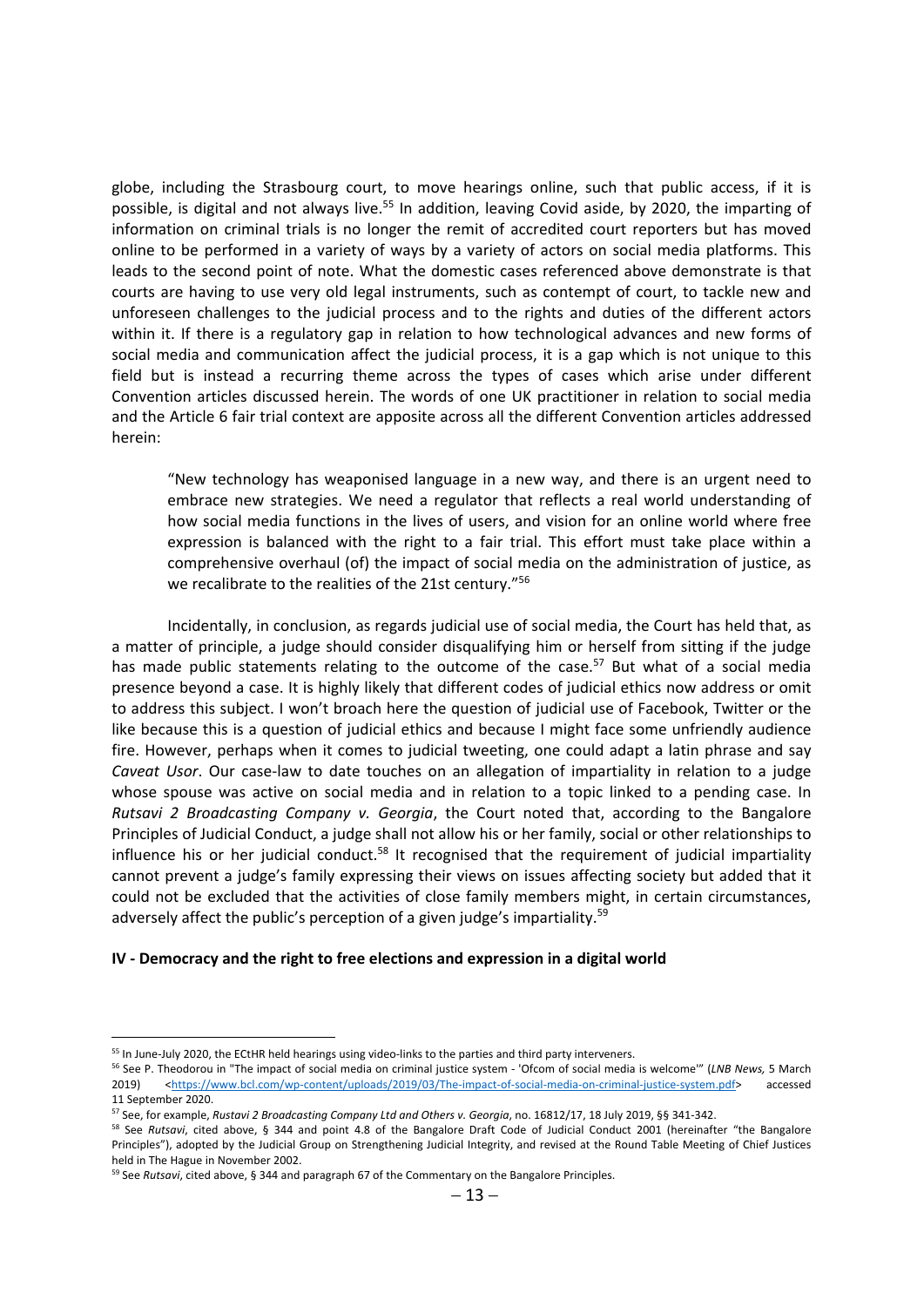In a remarkably short space of time new words have made their way into the democratic lexicon – fake news, junk news circulation and disinformation to name but a few. One author referred recently to "lie machines", consisting of the governments and political campaigns that produce lies alongside the social media platforms, algorithms and bots that distribute them and which attack not just specific targets but also "the liberal epistemic order, or a political system which places its trust in essential custodians of factual authority", including science, the academy, journalists, public administration and the justice system.<sup>60</sup> A recent Chatham House report on online disinformation and political discourse explains that disinformation in elections is part of a broader problem arising from the spread of disinformation in day-to-day online discourse:

"[This] has encouraged tribalism and a polarization of views on a wide range of societal issues … [and t]his polarization feeds into voters' preferences in elections and into the tenor and content of political debate".<sup>61</sup>

Article 3 of Protocol n° 1 of our 70-year-old Convention provides that:

"The High Contracting Parties undertake to hold free elections at reasonable intervals by secret ballot, under conditions which will ensure the free expression of the opinion of the people in the choice of the legislature".

Extensive case-law exists in relation to this article, covering what constitutes a legislative body, the right to vote, conditions of access for voting, the right to stand for election, the organisation of elections or election campaigns, the processing of electoral results and the resolution of electoral disputes.<sup>62</sup> However, what is striking is that one finds few if any references to the words digital, technology, electronic, Internet or social media in this part of the case-law. Once again, as with courts and the judicial process discussed above, the votes and elections which have been the subject of the Court's case-law thus far have been votes cast physically, perhaps by means of a postal vote, in elections organised in physical polling stations and following elections campaigns which have followed traditional lines and are subject to traditional rules, such as, for example, in some jurisdictions, a ban on campaigning in the physical vicinity of a polling booth.

The absence of case-law under Article 3 of Protocol n° 1 looking at elections and voting in a digital age is somewhat surprising, since recent elections in Council of Europe States and beyond the continent of Europe, for well-nigh a decade, have been influenced if not dominated by the use of social media, the internet and new technologies by and for voters and candidates. In a manner which mirrors the discussion of new and digital technologies from the perspectives of Articles 8 and 10, commentators both recognise the human rights benefits in the electoral sphere – a plurality of

<sup>&</sup>lt;sup>60</sup> See the review of T. Rid, "The Secret History of Disinformation and Political Warfare", 2020, Farrar, Straus and Giraux, by J. Freedland, "Disinformed to Death" in *New York Review of Books*, August 2020 issue.

<sup>&</sup>lt;sup>61</sup> See K. Jones, "Online Disinformation and Political Discourse. Applying a Human Rights Framework" Chatham House, The Royal Institute of International Affairs, November 2019, 8.

<sup>62</sup> See, for examples, in this order, *Matthews v. the United Kingdom* [GC], no. 24833/94, 18 February 1999, §§ 45-54 (on the European Parliament as a legislature); *Hirst v. the United Kingdom* (no. 2) [GC], no. 74025/01, 6 October 2005, § 62 (on the right to vote of prisoners); *Shindler v. the United Kingdom,* n° 19840/09, 7 May 2013 (justifiable restrictions on voting rights of non-resident citizens); *Sejdić and Finci v. Bosnia-Herzegovina* [GC], nos. 27996/06 and 34836/06, 22 December 2009 (rule excluding the eligibility to stand for election of persons who refused to declare affiliation with a "constituent people"); *Bowman v. the United Kingdom*, no. 141/1996/760/961, 19 February 1998, § 42 (on interaction with Article 10 and the importance in the period preceding an election for opinions and information of all kinds to be permitted to circulate freely); *Davydov v. Russia*, no. 75947/11, 30 May 2017 (on postelection periods, including the counting of votes and the recording and transmission of the results) and *Petkov and Others v. Bulgaria*, nos. 77568/01, 178/02 and 505/02, 11 June 2009 (on the need for effective remedies in electoral disputes).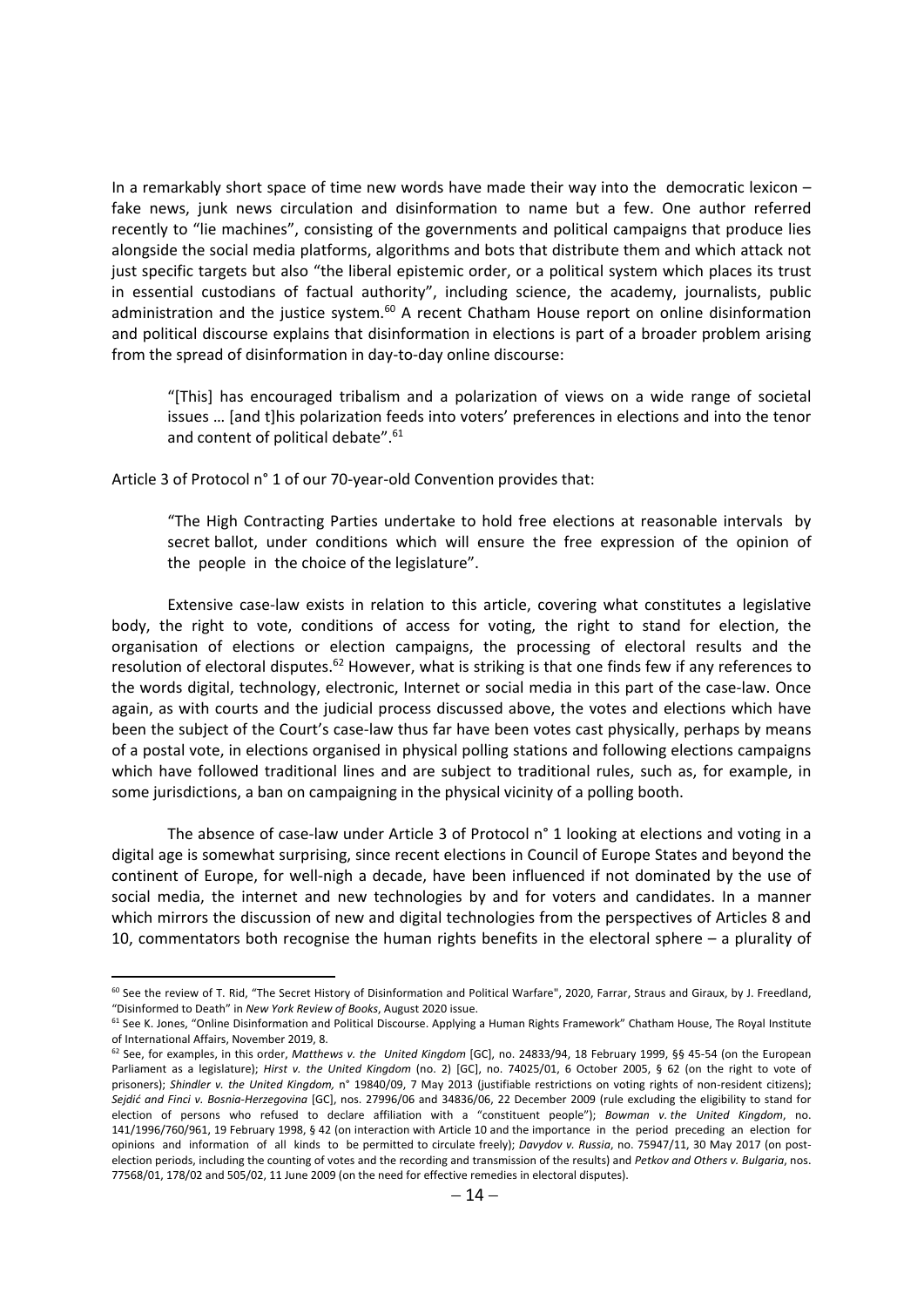voices, a new freedom of association and more widespread access to information – while also identifying the risks and, in some elections, the concrete effects of distortion to the electoral and political processes which undermine democracy and the electoral process.<sup>63</sup> Disinformation, fake news and the misuse of personal data, which are now features of our societies, existed before the internet and digital platforms. However, studies confirm what we all know: their reach and impact is now greater, as is their propensity to encourage tribalism and polarization.<sup>64</sup> Furthermore, their impact can be starkest, or more calculable, in election and referendum campaigns.

In *Magyar Kétfarkú Kutya Párt v. Hungary*, the Court got its first taste of the use of new technologies, namely a mobile phone application, in the context of an electoral campaign.<sup>65</sup> Although it addressed the complaint under Article 10, the electoral context and therefore aspects of its case-law on Article 3 of Protocol n° 1 of the Convention, were never far from the surface. This is hardly surprising since these rights are regarding in the Court's case-law as forming the bedrock of any democratic system.<sup>66</sup> The case arose in the context of a referendum held in Hungary in 2016 in relation to the EU's migration relocation plan. Just prior to the referendum the applicant political party (MKKP), which was against the referendum and whose platform encouraged the spoiling of ballots, had made available to voters a mobile application to anonymously upload and share with the public photographs of their ballot papers. The app could be downloaded through Google Play and Apple Store free of charge and it was advertised on MKKP's web and Facebook pages. Following complaints by a private individual to the National Election Commission (NEC), the applicant party was fined for infringing the principles of fairness and secrecy of elections and that of the exercise of rights in accordance with their purpose provided by Hungarian law. Handing down its second of two rulings *after* the referendum had been held, the Kúria upheld the NEC's finding regarding the infringement of the principle of the exercise of rights in accordance with their purpose, but dismissed its conclusions regarding the voting secrecy and fairness of the referendum. The applicant party's constitutional complaint was declared inadmissible.

Both the Chamber and the Grand Chamber found a violation of Article 10 of the Convention but on different grounds. The former excluded the existence of a legitimate aim, while the latter examined the case from the perspective of lawfulness under Article 10 § 2. Two forms of expressive activity were at issue: the mobile application was a means put in place by the MKKP for voters to impart their political opinions but it was also a means for MKKP to convey its own political opinion, namely spoil the ballot. In essence the Grand Chamber held that the applicant political party, in the absence of a binding provision of domestic legislation explicitly regulating the taking of ballot photographs and the uploading of those photographs in an anonymous manner to a mobile application for dissemination while voting was ongoing, knew or ought to have known – if need be, after taking appropriate legal advice – that its conduct would breach the existing electoral procedure law. The Court took no position on whether ballot photographs could or should be legalised. It's worth recalling that questions relating to ballot selfies, a different beast, have divided courts across different U.S. States for several years.<sup>67</sup> Instead the Court enjoined States to provide for a clear

 <sup>63</sup> See, variously, *Jones*, cited above.

 $64$  Ibid, 8.

<sup>65</sup> *Magyar Kétfarkú Kutya Párt v. Hungary (MKKP)* [GC], no. 201/17, 20 January 2020. It should of course be noted that Article 3 of Protocol no. 1 does not apply to referenda (see, for example, *Moohan and Gillon v. the United Kingdom* (dec.), nos. 22962/15 and 23345/15, <sup>13</sup> June 2017. 66 See, for example, *Mathieu-Mohin and Clerfayt v. Belgium*, no. 9267/81, 2 March 1987, § 47; *Lingens v. Austria*, no. 9815/82, 8 July 1986,

<sup>§§ 41-42;</sup> and *Bowman*, cited above, § 42.

 $67$  The regulation of ballot selfies has been discussed in detail in the US, where it has given rise to litigation. The leading U.S. case seems to be *Rideout v. Gardner*, 838 F; 3d 65 (1st Cir. 2016), in which the First Circuit held that a New Hampshire law prohibiting voters from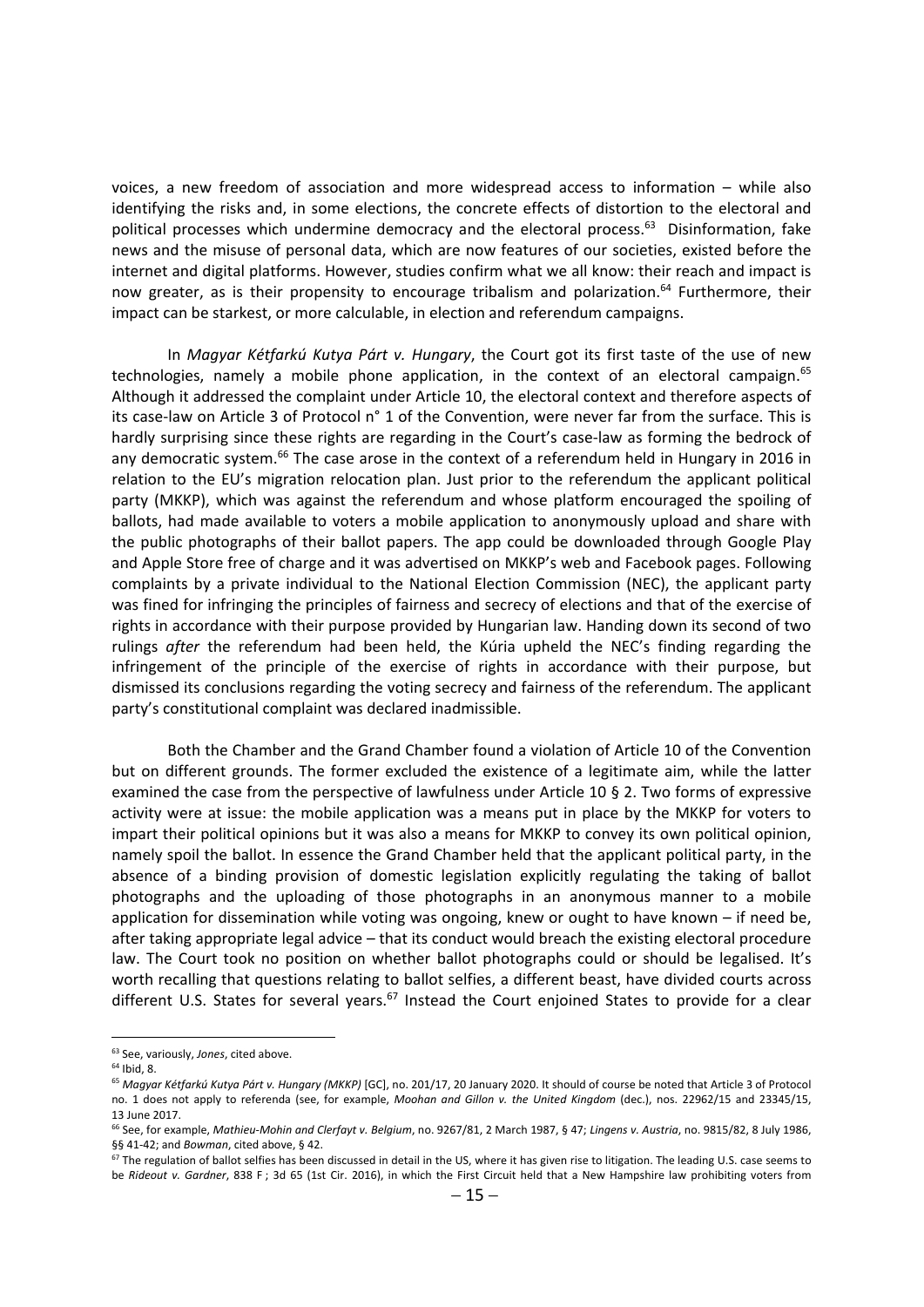regulatory framework in their regard. The existing Hungarian legislation allowed for the restriction of voting-related expressive conduct on a case-by-case basis, thus conferring a wide discretion on electoral bodies and domestic courts called on to interpret and apply it. Indeed in this case, the Court noted that the NEC and the Kúria had disagreed as to the applicability of the basic principles of electoral procedure and while the NEC had issued guidelines to the effect that the taking of ballot photographs was in breach of domestic law,<sup>68</sup> those guidelines were not legally binding and their relevance and legal effects were only clarified by the Kúria *after* the referendum had taken place.<sup>69</sup> The electoral context was central to the Court's approach. Having reiterated that the scope of the notion of foreseeability depends to a considerable degree on the content of the instrument in question, the field it is designed to cover and the number and status of those to whom it is addressed, the Court emphasised:

"The electoral context takes on special significance in this regard, given the importance of the integrity of the voting process in preserving the confidence of the electorate in the democratic institutions. Accordingly, the Court has found wide and unpredictable interpretations of legal provisions governing elections to be either unforeseeable in their effects or indeed arbitrary and therefore incompatible with Article 3 of Protocol No. 1 … ."

Future cases on freedom of expression in a digital age and elections are likely to put some of the basic tenets of the established case-law to the test. Take the margin of appreciation, it is narrow when the expression involved is in the context of a political debate; narrow when the work of a political party is at issue; wide when what is involved is the organisation and running of an electoral process, $70$  but wide also when the issue at hand is not governed by a European consensus. The vital role of the media, as a "public watchdog" in facilitating and fostering the public's right to receive and impart information and ideas has been repeatedly recognised by the Court.<sup>71</sup> However, in recent case-law on the right to receive information under Article 10, the Court has held that:

"… the function of bloggers and popular users of the social media may be also assimilated to that of "public watchdogs" in so far as the protection afforded by Article 10 is concerned." $72$ 

This is a major leap and one which could have important ramifications in electoral contexts as the individuals involved are not regulated as previous press public watchdogs have been. We are also likely to see more cases like *Communist Party of Russia and Others v. Russia*, in which the Court

sharing ballot selfies was unconstitutional under the First Amendment. The New Hampshire Code, which since 1911 had forbidden voters to show others their marked ballots, had been amended to include « this prohibition shall include taking a digital image or photograph of his or her marked ballot and distributing or sharing the image via social media or by any other means ». The statute was considered overbroad as it restricted a form of speech regardless of where, when and how that imagery was publicised. This appears to be a fundamental difference with the impugned publication at issue in the Hungarian case as the uploading and publication of the ballot photographs on the app was designed to operate in real time, when voting was ongoing, in order precisely to influence the votes of others. Another difference was of course the anonymized upload, preventing the vote and the voter to be connected.

<sup>&</sup>lt;sup>68</sup> Prior to the holding of the referendum, NEC guidelines had indicated, for over two years, that taking photographs of ballot papers in the polling station constituted an infringement of the principle of proper exercise of voting rights in accordance with their purpose. The same guidelines indicated that the use of ballot papers contrary to their purpose – namely to represent the choice of voters and establish the results of voting – could also infringe the principle of the secrecy of elections. Voters were under no obligation not to divulge how they had cast their ballot, but they were under an obligation to exercise their voting rights in accordance with their purpose. Voters, according to the NEC guidelines, "cannot take the ballot paper out of the polling station and cannot take a photograph with either a telecommunication, digital or any other device with the purpose of showing it to another person".

<sup>69</sup> *MKKP v. Hungary*, cited above, §§ 113-114.

<sup>70</sup> See *Bowman*, cited above; *Ždanoka v. Latvia* [GC], no. 58278/00, 16 March 2006*; Tv Vest AS & Rogaland Pensjonistparti v. Norway*, no. 21132/05, 11 December 2008; *Orlovskaya Iskra v. Russia*, no. 42911/08, 21 February 2017.

<sup>71</sup> *Bladet Tromsø and Stensaas v. Norway* [GC], no. 21980/93, 20 May 1999, §§ 59 and 62.

<sup>72</sup> *Magyar Helsinki Bizottság v. Hungary*, no. 8030/11, 8 November 2016, § 168.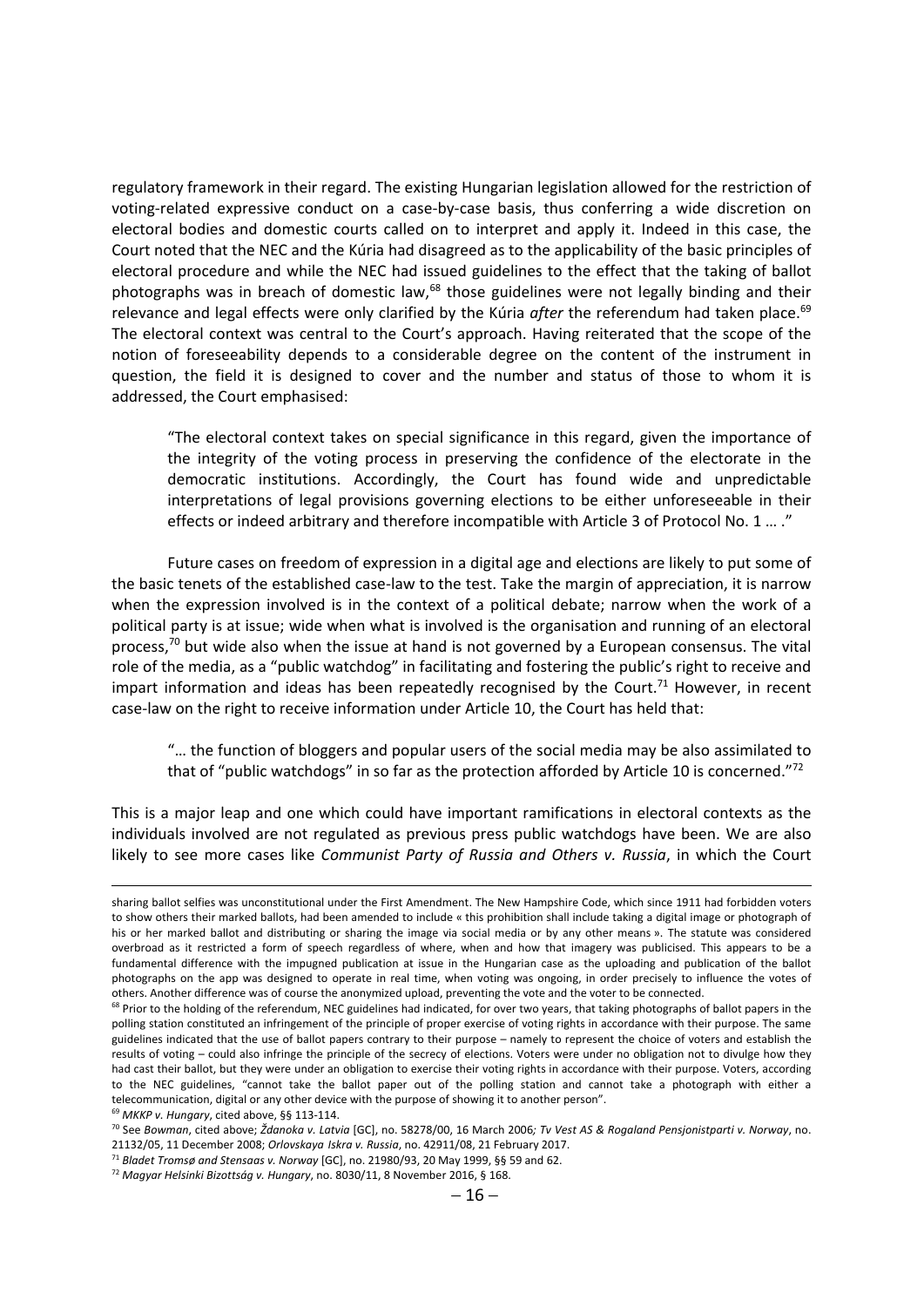confirmed that the State has a positive obligation thereunder to ensure that coverage by regulated media was objective and compatible with the spirit of "free elections", even in the absence of direct evidence of deliberate manipulation.<sup>73</sup> Once again, however, the State's obligation in that case related to regulated media. There has always been an ebb and flow between the case-law on Articles 10 and 3 of Protocol n° 1 and this looks set to continue as domestic and European courts approach the internet and social media as both a vital and potentially destabilising force in public discourse and the electoral context.

### **V - The right to education under Article 2 of Protocol n° 1 in a digitally dependent world**

Pursuant to the first sentence of Article 2 of Protocol n° 1:

"No person shall be denied the right to education."

Article 2 of Protocol No. 1 is distinguished by its negative wording. The Contracting Parties do not recognise such a right to education as would require them to establish at their own expense, or to subsidise, education of any particular type or at any particular level.<sup>74</sup> There is no positive obligation for States to create a public education system or to subsidise private schools. These areas are left to their discretion. The right in this provision is one which, in the words of the Court in *Golder v. the United Kingdom*, in relation to the right of access to court, the Convention set forth without, in the narrower sense of the term, defining it. In relation to such a term, the Court has held that there is room, apart from the bounds delimiting the very content of any right, for limitations permitted by implication. In the *Belgium Linguistics* case, the Court held that:

"The right to education ... by its very nature calls for regulation by the State, regulation which may vary in time and place *according to the needs and resources of the community and of individuals*. It goes without saying that such regulation must never injure the substance of the right to education nor conflict with other rights enshrined in the Convention."75.

This provision thus addresses a right with a certain substance and obligations arising from it. States cannot therefore deny the right to education for the educational institutions they have chosen to set up or authorise. In addition, like all other substantive Convention articles, Article 2 of Protocol No. 1 is also closely linked to Article 14 of the Convention and to the prohibition of discrimination.

In 2011, in *Ponomaryovi v. Bulgaria*, the Court looked at the requirement for certain categories of aliens to pay secondary school fees and found, in the circumstances of the case, a violation of Articles 2 of Protocol n° 1 and 14.<sup>76</sup> It recognised that a State could have legitimate reasons for curtailing the use of resource-hungry public services, including education. The latter is an activity that is complex to organise and expensive to run and in regard to which the State had to strike a balance between the educational needs of those under its jurisdiction and its limited

 <sup>73</sup> See *Communist Party of Russia and Others v. Russia*, no. 29400/05, 19 June 2012.

<sup>74</sup> See *Belgian Linguistic* case, Series A no. 6, p. 32. See further the Travaux préparatoires (see in particular Doc. CM/WP VI (51) 7, p. 4, and AS/JA (3) 13, p. 4). In dismissing the "positive formula" adopted by the Council of Europe Assembly in August 1950, the signatory States apparently did not want the first sentence of Article 2 of Protocol No. 1 to become interpreted as an obligation for the States to take effective measures so that individuals could receive the education of their choosing and to create education themselves, or to subsidise private education.

 $75$  Ibid, § 5.

<sup>76</sup> *Ponomaryovi v. Bulgaria*, no. 5335/05, 21 June 2011.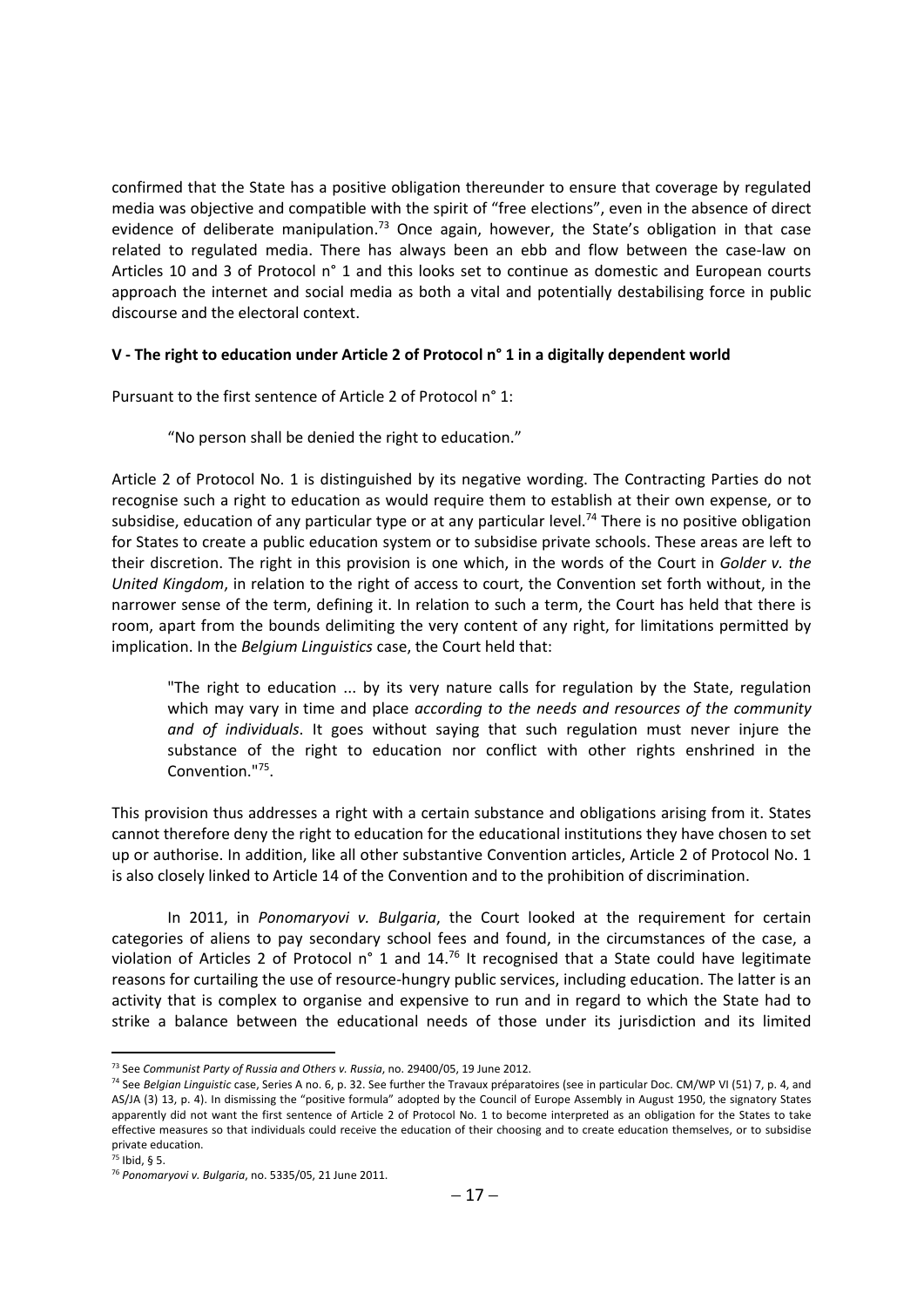capacity to accommodate them. However, the Court emphasised that education is a right that enjoys direct Convention protection and is also a very particular type of public service, which not only directly benefits those using it but also serves broader societal functions and is indispensable to the furtherance of human rights. The State's margin of appreciation in this domain increases with the level of education, in inverse proportion to the importance of that education for those concerned and for society at large. Thus, at primary level, its margin is narrower. With more and more countries moving towards what had been described as a "knowledge based" society, the Court held in this Bulgarian case that secondary education plays an ever increasing role in successful personal development and in the social and professional integration of the individuals concerned. In a modern society, having no more than basic knowledge and skills constituted a barrier to successful personal and professional development and prevented those concerned from adjusting to their environment, with far reaching consequences for their social and economic well-being. Those considerations militated in favour of the Court applying stricter scrutiny to the assessment of the proportionality of the measure affecting the applicants.

As regards access to computers and internet use, the Court has held that Article 10 cannot be interpreted as imposing a general obligation to provide access to the Internet, or to specific Internet sites, for prisoners.<sup>77</sup> To my knowledge the Court has not yet dealt with a complaint from the general public in relation to Article 2 of Protocol n° 1. It has, however, dealt with complaints from prisoners denied computer use with Internet access to pursue their higher education studies due to the terrorist nature of the offences for which they were convicted. In *Mehmet Resit Arslan and Orhan Bingöl v. Turkey*, domestic legislation allowed convicted prisoners to continue their studies in prison to the extent of the prison's resources.<sup>78</sup> The Court held that access to the computers in question:

" … constituted an indispensable material means to ensure the genuine exercise of the right to education, since it enabled the prisoners to prepare for examinations to be admitted to higher-education institutions and potentially to pursue their studies".<sup>79</sup>

It stressed that the manner of regulating access to audio-visual training materials, computers and the Internet fell within the Contracting State's margin of appreciation, thus recalling the proviso in *Belgian Linguistics* regarding the "needs and resources of communities and of individuals". However, the prisons in question had the means to provide their inmates with the possibility afforded by the law. Moreover, no concrete justification for the lack of resources of the prisons in question had been put forward in the domestic proceedings or before the Court. In this case, the Court held that the domestic courts had not struck a fair balance between the applicants' right to education and the imperatives of public order.

When judges refer to "blue sky thinking", they are in my view not so subtly indicating that nothing they say can or should be held against them in a court of law. They are instead merely thinking aloud, sounding out where new problems and future legal questions may lie. When handing down its 2019 judgment, the Second Section of the Court could not have envisaged that most children in Council of Europe Member States, from primary through to third level education, would be confined for months, obliged to carry on their studies in their bedrooms and around kitchen

 <sup>77</sup> See *Kalda v. Estonia, no.* 17429/10, 19 January 2016, § 45 regarding a failure to give relevant and sufficient reasons to a prisoner for a refusing access to certain internet sites for the purpose of legal research and a violation of Article 10 of the Convention.

<sup>78</sup> *Mehmet Resit Arslan and Orhan Bingöl v. Turkey*, nos. 47121/06, 13988/07 and 34750/07, 18 June 2019.

<sup>79</sup> Ibid, § 58.